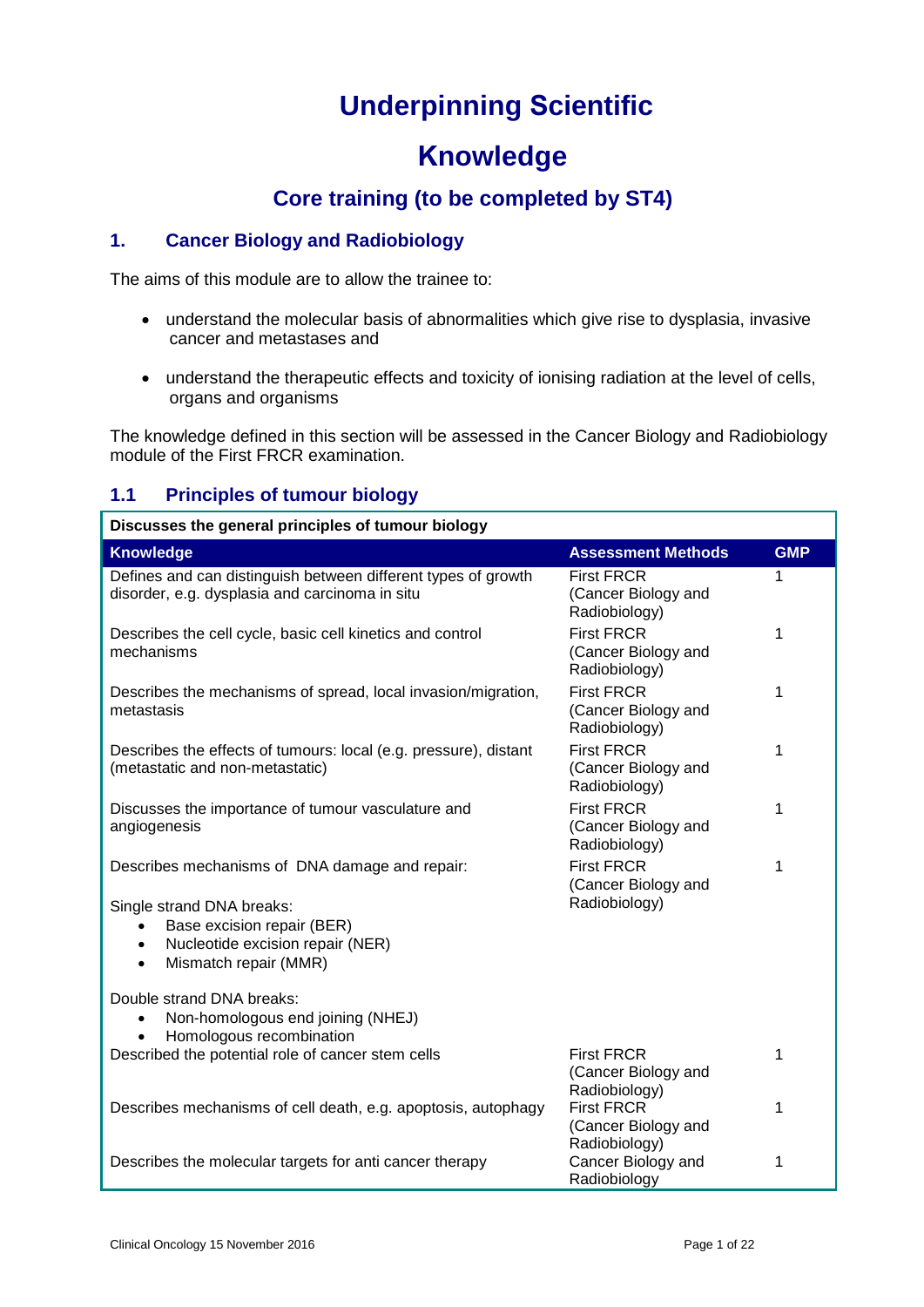## **1.2 Genetics of normal and malignant cells**

| Discusses the genetics of normal and malignant cells                                                                                              |                                                           |            |
|---------------------------------------------------------------------------------------------------------------------------------------------------|-----------------------------------------------------------|------------|
|                                                                                                                                                   | <b>Assessment Methods</b>                                 | <b>GMP</b> |
| <b>Knowledge</b>                                                                                                                                  |                                                           |            |
| Describes normal chromosomal structure and function, normal<br>gene transcription and its control                                                 | <b>First FRCR</b><br>(Cancer Biology and<br>Radiobiology) |            |
| Describes polymorphisms and microsatellites                                                                                                       | <b>First FRCR</b><br>(Cancer Biology and<br>Radiobiology) |            |
| Describes chromatin structure and function                                                                                                        | <b>First FRCR</b><br>(Cancer Biology and<br>Radiobiology) |            |
| Describes the importance of methylation                                                                                                           | <b>First FRCR</b><br>(Cancer Biology and<br>Radiobiology) |            |
| Discusses chromosomal and genetic changes in malignancy,<br>point mutations, translocations, deletions, gene amplification<br>and over-expression | <b>First FRCR</b><br>(Cancer Biology and<br>Radiobiology) |            |
| Discusses oncogenes, proto-oncogenes, tumour suppressor<br>genes and their mode of action, describing well established<br>examples in each class  | <b>First FRCR</b><br>(Cancer Biology and<br>Radiobiology) |            |

# **1.3 Normal and aberrant mechanisms of cell growth control**

| Discusses the normal and aberrant mechanisms of cell growth control                     |                                                           |            |
|-----------------------------------------------------------------------------------------|-----------------------------------------------------------|------------|
| <b>Knowledge</b>                                                                        | <b>Assessment Methods</b>                                 | <b>GMP</b> |
| Discusses the control of normal cell growth and behaviour                               | <b>First FRCR</b><br>(Cancer Biology and<br>Radiobiology) |            |
| Contrasts autocrine, paracrine and endocrine growth factors                             | <b>First FRCR</b><br>(Cancer Biology and<br>Radiobiology) |            |
| Discusses altered expression, function and control of these<br>mechanisms in malignancy | <b>First FRCR</b><br>(Cancer Biology and<br>Radiobiology) |            |
| Describes signal transduction                                                           | <b>First FRCR</b><br>(Cancer Biology and<br>Radiobiology) |            |
| Describes gene promoters and their activity in normal and<br>malignant cells            | <b>First FRCR</b><br>(Cancer Biology and<br>Radiobiology) |            |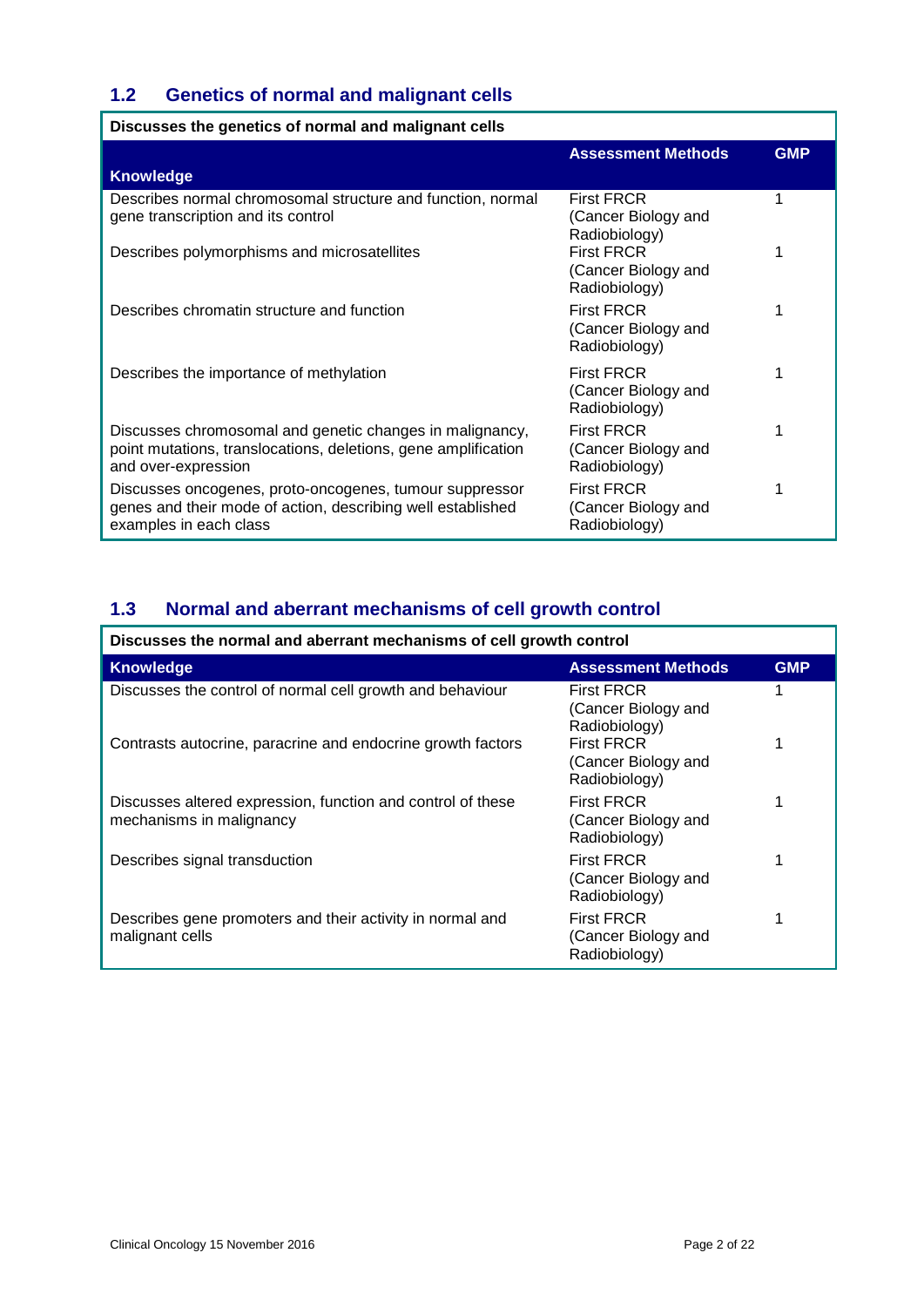# **1.4 General principles of radiobiology**

| Discusses the general principles of radiobiology                                                                                   |                                                           |            |
|------------------------------------------------------------------------------------------------------------------------------------|-----------------------------------------------------------|------------|
| <b>Knowledge</b>                                                                                                                   | <b>Assessment Methods</b>                                 | <b>GMP</b> |
| Describes cellular systems (hierarchical, flexible) and their<br>response to radiation                                             | <b>First FRCR</b><br>(Cancer Biology and<br>Radiobiology) |            |
| Contrasts parallel and serial systems                                                                                              | <b>First FRCR</b><br>(Cancer Biology and<br>Radiobiology) | 1          |
| Outlines the principles of cell survival curves, regrowth curves,<br>clonogenic assay).                                            | <b>First FRCR</b><br>(Cancer Biology and<br>Radiobiology) | 1          |
| Describes the relevance of Linear Energy Transfer (LET) to<br>cellular damage                                                      | <b>First FRCR</b><br>(Cancer Biology and<br>Radiobiology) | 1          |
| Describes radiation damage at the cellular level (including<br>outcome phenotypes, chromosome damage and cell<br>radiosensitivity) | <b>First FRCR</b><br>(Cancer Biology and<br>Radiobiology) | 1          |
| Describes the molecular biology of radiation damage and repair                                                                     | <b>First FRCR</b><br>(Cancer Biology and<br>Radiobiology) | 1          |
| Compares bystander with direct effects of radiation                                                                                | <b>First FRCR</b><br>(Cancer Biology and<br>Radiobiology) | 1          |
| Describes interactions between systemic anti cancer therapies<br>and radiotherapy                                                  | <b>First FRCR</b><br>(Cancer Biology and<br>Radiobiology) | 1          |

# **1.5 Normal tissue radiobiology**

| Discusses normal tissue radiobiology                                                                          |                                                           |            |
|---------------------------------------------------------------------------------------------------------------|-----------------------------------------------------------|------------|
| <b>Knowledge</b>                                                                                              | <b>Assessment Methods</b>                                 | <b>GMP</b> |
| Describes normal tissue damage (early and late)                                                               | <b>First FRCR</b><br>(Cancer Biology and<br>Radiobiology) |            |
| Discusses the concept of normal tissue tolerance                                                              | <b>First FRCR</b><br>(Cancer Biology and<br>Radiobiology) |            |
| Discusses Equivalent Uniform Dose (EUD)                                                                       | <b>First FRCR</b><br>(Cancer Biology and<br>Radiobiology) |            |
| Discusses the genetic factors and comorbidities, including auto-<br>immune factors, which influence tolerance | <b>First FRCR</b><br>(Cancer Biology and<br>Radiobiology) |            |
| Describes the effects of radiation on different tissues and organs<br>including unplanned whole body exposure | <b>First FRCR</b><br>(Cancer Biology and<br>Radiobiology) |            |
| Discusses organ tolerance to retreatment with radiation                                                       | <b>First FRCR</b><br>(Cancer Biology and<br>Radiobiology) | 1,2        |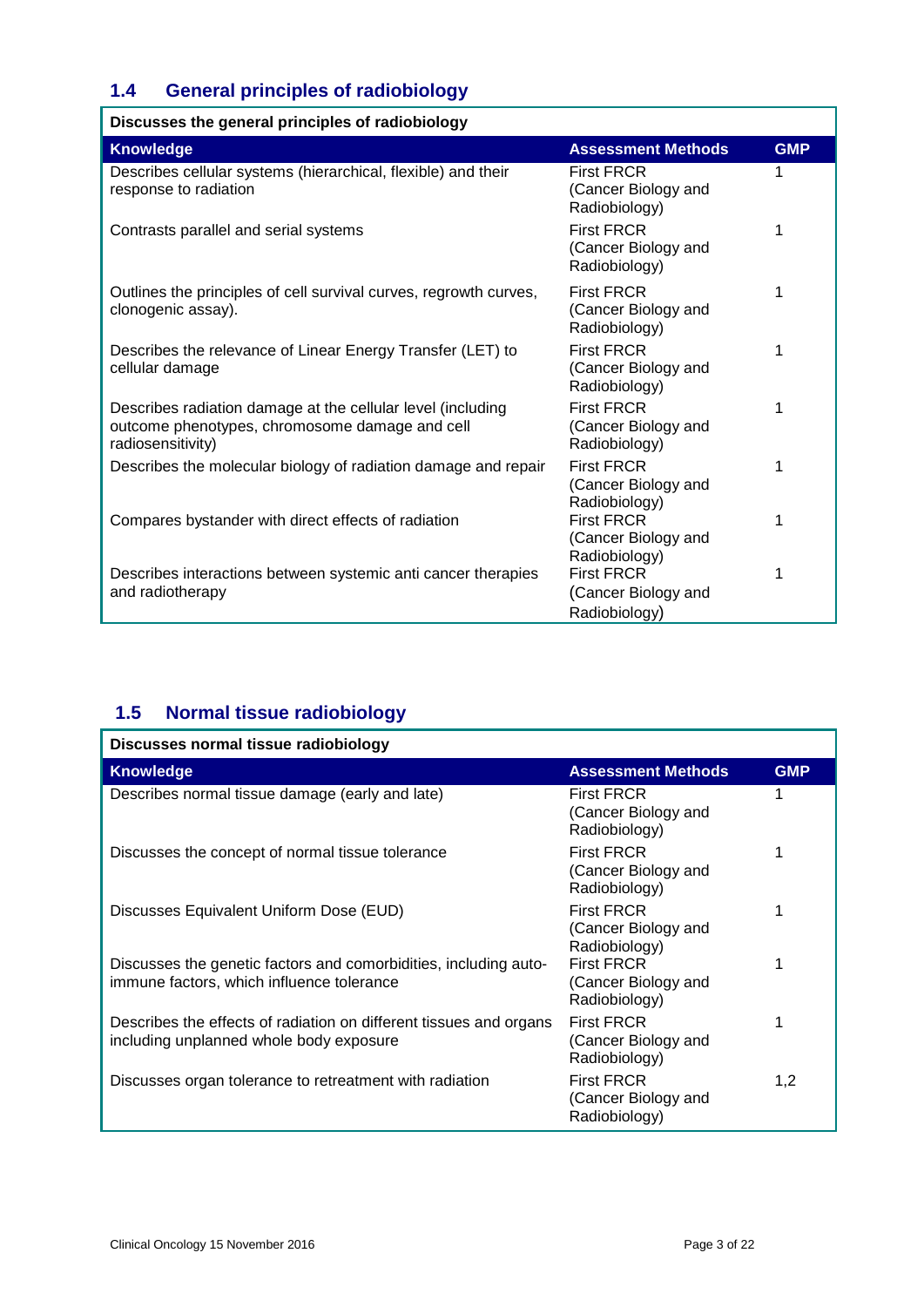# **1.6 Radiotherapy fractionation**

| Discusses the principles underlying radiotherapy fractionation                |                           |            |
|-------------------------------------------------------------------------------|---------------------------|------------|
| <b>Knowledge</b>                                                              | <b>Assessment Methods</b> | <b>GMP</b> |
| Discusses the concept of lethal, sublethal, potentially lethal                | <b>First FRCR</b>         | 1          |
| damage                                                                        | (Cancer Biology and       |            |
|                                                                               | Radiobiology)             |            |
| Discusses the concept of early and late repair                                | <b>First FRCR</b>         | 1          |
|                                                                               | (Cancer Biology and       |            |
|                                                                               | Radiobiology)             |            |
| Describes the effect of cell cycle on radiation sensitivity                   | <b>First FRCR</b>         | 1          |
|                                                                               | (Cancer Biology and       |            |
|                                                                               | Radiobiology)             |            |
| Discusses repopulation                                                        | <b>First FRCR</b>         | 1          |
|                                                                               | (Cancer Biology and       |            |
|                                                                               | Radiobiology)             |            |
| Explains the role of the cell survival curve as a basis for                   | <b>First FRCR</b>         | 1          |
| fractionation                                                                 | (Cancer Biology and       |            |
|                                                                               | Radiobiology)             |            |
| Describes the linear quadratic model                                          | <b>First FRCR</b>         | 1          |
|                                                                               | (Cancer Biology and       |            |
|                                                                               | Radiobiology)             |            |
| Defines terms describing cellular sensitivity (SF2, $\alpha$ , $\beta$ , mean | <b>First FRCR</b>         | 1          |
| inactivation dose)                                                            | (Cancer Biology and       |            |
|                                                                               | Radiobiology)             |            |
| Discusses the $\alpha/\beta$ ratio and its relevance to tumours, acute and    | <b>First FRCR</b>         | 1          |
| late responding tissues                                                       | (Cancer Biology and       |            |
|                                                                               | Radiobiology)             |            |
| Calculates Biological Effective Dose (BED)                                    | <b>First FRCR</b>         | 1          |
|                                                                               | (Cancer Biology and       |            |
|                                                                               | Radiobiology)             |            |
| Defines and uses EQD2                                                         | <b>First FRCR</b>         | 1          |
|                                                                               | (Cancer Biology and       |            |
|                                                                               | Radiobiology)             |            |
| Discusses fractionation and its influence on tumour control with              | <b>First FRCR</b>         | 1          |
| different $\alpha/\beta$ ratio                                                | (Cancer Biology and       |            |
|                                                                               | Radiobiology)             |            |
| Defines hyperfractionation, accelerated fractionation and                     | <b>First FRCR</b>         | 1          |
| hypofractionation                                                             | (Cancer Biology and       |            |
|                                                                               | Radiobiology)             |            |
| Discusses the influence of gaps in radiotherapy and their                     | <b>First FRCR</b>         | 1          |
| management                                                                    | (Cancer Biology and       |            |
|                                                                               | Radiobiology)             |            |
| Describes the influence of dose rate effects, including low,                  | <b>First FRCR</b>         | 1          |
| pulsed, medium and high dose rate                                             | (Cancer Biology and       |            |
|                                                                               | Radiobiology)             |            |
| Defines relative biological effect (RBE) and discusses its                    | <b>First FRCR</b>         | 1          |
| relationship to LET                                                           | (Cancer Biology and       |            |
|                                                                               | Radiobiology)             |            |
| Explains the influence of oxygen on radiosensitivity, including               | <b>First FRCR</b>         | 1          |
| oxygen enhancement ratio (OER)                                                | (Cancer Biology and       |            |
|                                                                               | Radiobiology)             |            |
| Explains the role of reoxygenation                                            | <b>First FRCR</b>         | 1          |
|                                                                               | (Cancer Biology and       |            |
|                                                                               | Radiobiology)             |            |
| Explains the relationship between OER and LET                                 | <b>First FRCR</b>         | 1          |
|                                                                               | (Cancer Biology and       |            |
|                                                                               | Radiobiology)             |            |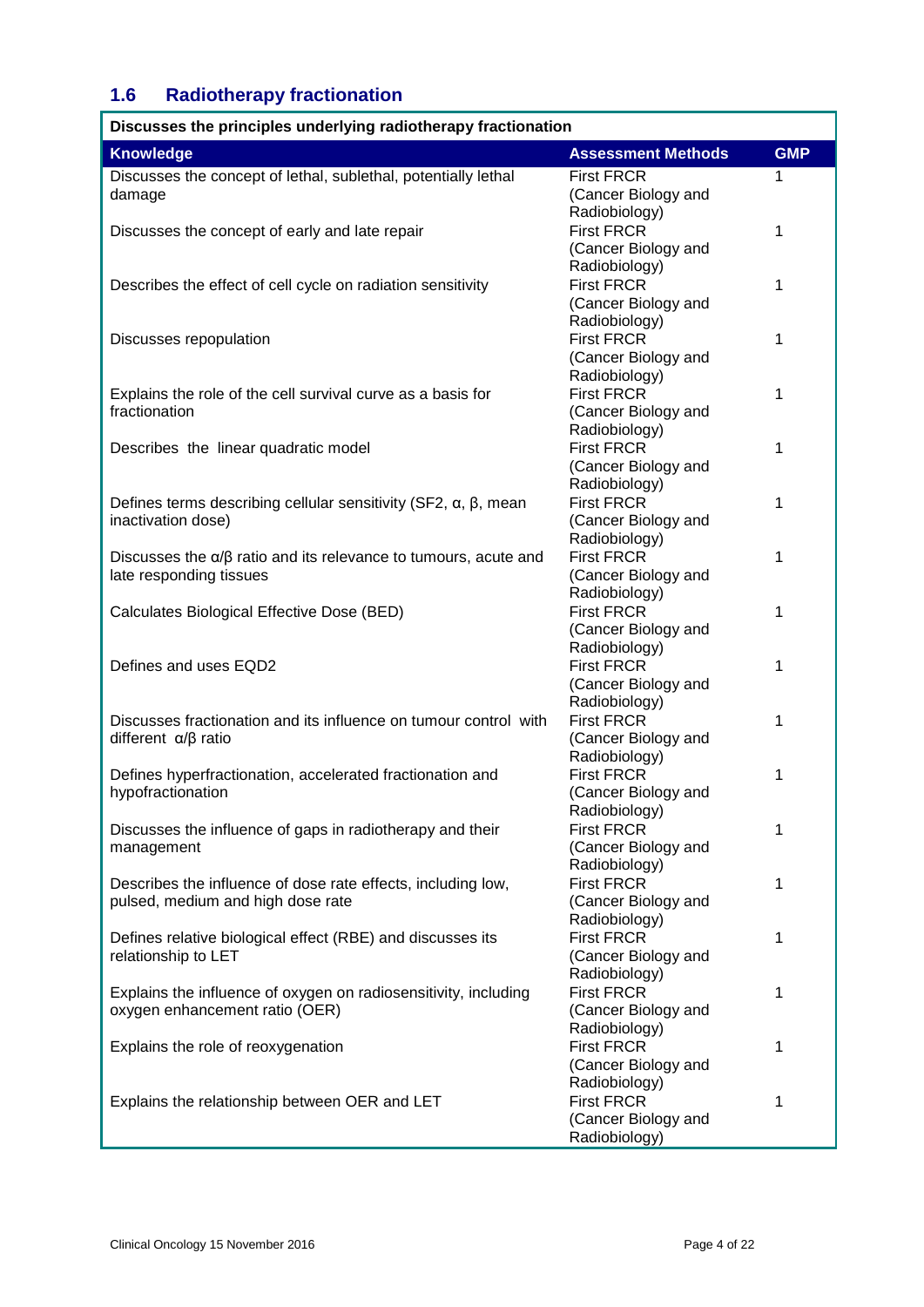### **1.7 Causation of human cancers**

| Discusses the inherited and non-inherited causation of human cancers                                                                                                                                                                                                                                                                                                                                                                                                                                                                                                                                                                                                                    |                                                           |            |
|-----------------------------------------------------------------------------------------------------------------------------------------------------------------------------------------------------------------------------------------------------------------------------------------------------------------------------------------------------------------------------------------------------------------------------------------------------------------------------------------------------------------------------------------------------------------------------------------------------------------------------------------------------------------------------------------|-----------------------------------------------------------|------------|
| <b>Knowledge</b>                                                                                                                                                                                                                                                                                                                                                                                                                                                                                                                                                                                                                                                                        | <b>Assessment Methods</b>                                 | <b>GMP</b> |
| Describes the following non-inherited factors and influences<br>environmental;<br>$\bullet$                                                                                                                                                                                                                                                                                                                                                                                                                                                                                                                                                                                             | <b>First FRCR</b><br>(Cancer biology and<br>Radiobiology) | 1          |
| chemical;<br>$\bullet$                                                                                                                                                                                                                                                                                                                                                                                                                                                                                                                                                                                                                                                                  |                                                           |            |
| lifestyle;<br>٠                                                                                                                                                                                                                                                                                                                                                                                                                                                                                                                                                                                                                                                                         |                                                           |            |
| viral and non-viral infection;<br>$\bullet$                                                                                                                                                                                                                                                                                                                                                                                                                                                                                                                                                                                                                                             |                                                           |            |
| inflammatory;<br>$\bullet$                                                                                                                                                                                                                                                                                                                                                                                                                                                                                                                                                                                                                                                              |                                                           |            |
| ionising and non-ionising radiation<br>$\bullet$                                                                                                                                                                                                                                                                                                                                                                                                                                                                                                                                                                                                                                        |                                                           |            |
| Discuss underlying genetic abnormality, its mechanism of action<br>and associated cancers in:<br>Retinoblastoma<br>$\circ$<br>Wilm's tumour<br>$\circ$<br>Familial adenomatous polyposis coli<br>$\circ$<br>Hereditary non-polyposis colon cancer<br>$\circ$<br>Familial breast cancer<br>$\Omega$<br>Li Fraumeni<br>$\circ$<br>Neurofibromatosis 1<br>$\circ$<br>MEN <sub>1</sub><br>$\circ$<br>MEN <sub>2</sub><br>$\circ$<br>Xeroderma pigmentosum<br>$\circ$<br>Ataxia telangiectasia<br>$\circ$<br>Peutz-Jeghers syndrome<br>$\circ$<br>Von Hippel-Lindau<br>$\circ$<br>Cowden syndrome<br>$\circ$<br>Recognises other inherited cancer syndromes:<br>Familial melanoma<br>$\circ$ | <b>First FRCR</b><br>(Cancer biology and<br>Radiobiology) | 1          |
| Bloom's syndrome<br>$\circ$<br>Nijmegen break<br>$\circ$                                                                                                                                                                                                                                                                                                                                                                                                                                                                                                                                                                                                                                |                                                           |            |
| Cockayne's syndrome<br>$\circ$                                                                                                                                                                                                                                                                                                                                                                                                                                                                                                                                                                                                                                                          |                                                           |            |
|                                                                                                                                                                                                                                                                                                                                                                                                                                                                                                                                                                                                                                                                                         |                                                           |            |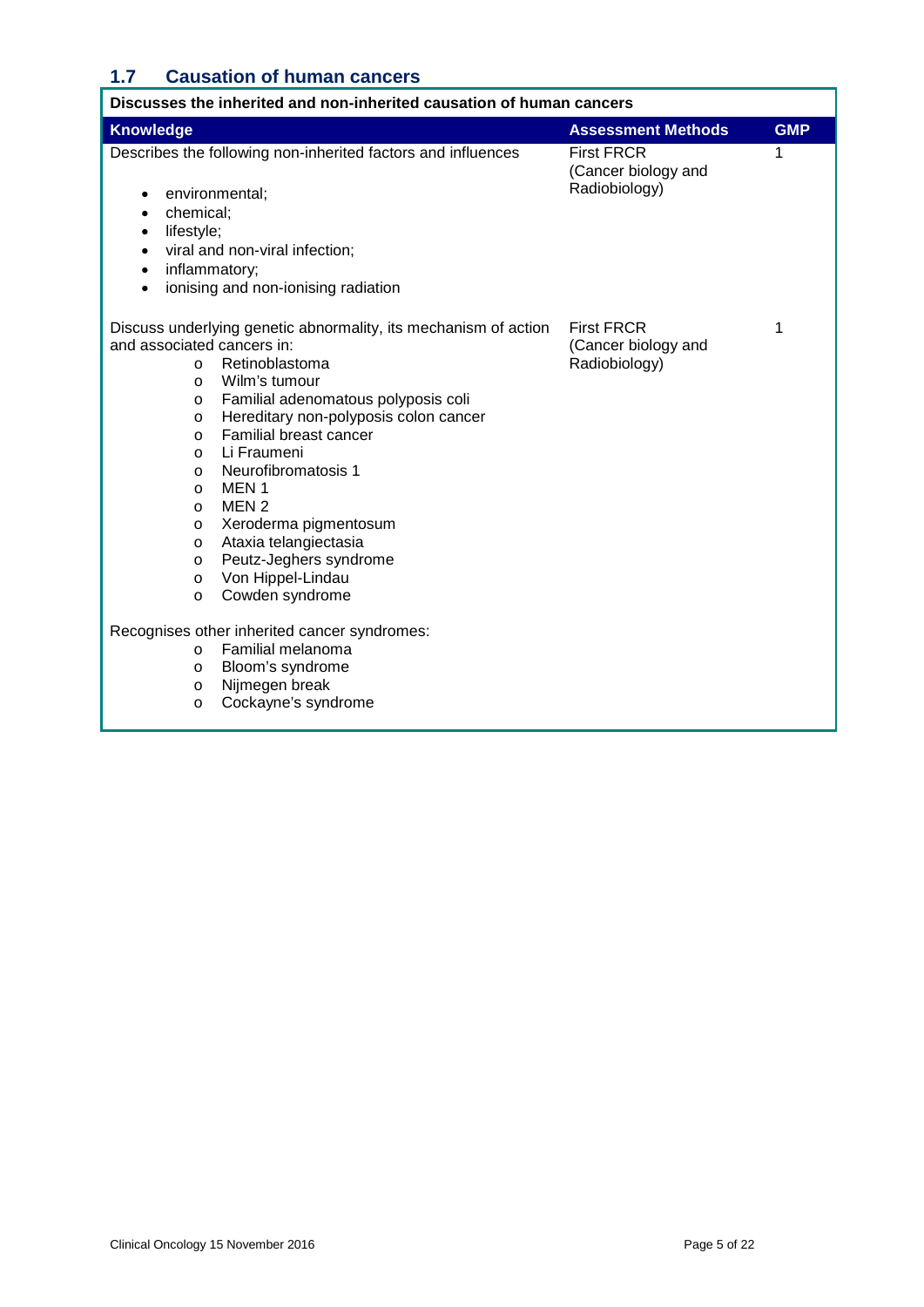# **1.8 Role of the immune system**

| Describes the role of the immune system                                                                                                                                                                                                                                                                                                                                                                                                                                                   |                                                           |            |
|-------------------------------------------------------------------------------------------------------------------------------------------------------------------------------------------------------------------------------------------------------------------------------------------------------------------------------------------------------------------------------------------------------------------------------------------------------------------------------------------|-----------------------------------------------------------|------------|
| Knowledge                                                                                                                                                                                                                                                                                                                                                                                                                                                                                 | <b>Assessment Methods</b>                                 | <b>GMP</b> |
| Outlines the basic principles of immunoediting, including<br>elimination, equilibrium and escape                                                                                                                                                                                                                                                                                                                                                                                          | <b>First FRCR</b><br>(Cancer biology and<br>Radiobiology) |            |
| Outlines the basic principles of tumour immunology:                                                                                                                                                                                                                                                                                                                                                                                                                                       | <b>First FRCR</b><br>(Cancer biology and                  |            |
| Fundamentals of immune response - innate versus<br>adaptive immunity.<br>Relevant cell types including T cells (CD4 and CD8), B<br>cells, dendritic cells.<br>Antibodies.<br>Immune tolerance; self/non-self, danger hypothesis.<br>MHC class I and II.<br>$\bullet$<br>Immunomodulation, including co-stimulation and<br>$\bullet$<br>negative regulation.<br>Tumour associated antigens.<br>Immune suppression by tumours; tumour infiltrating<br>٠<br>lymphocytes, regulatory T cells. | Radiobiology)                                             |            |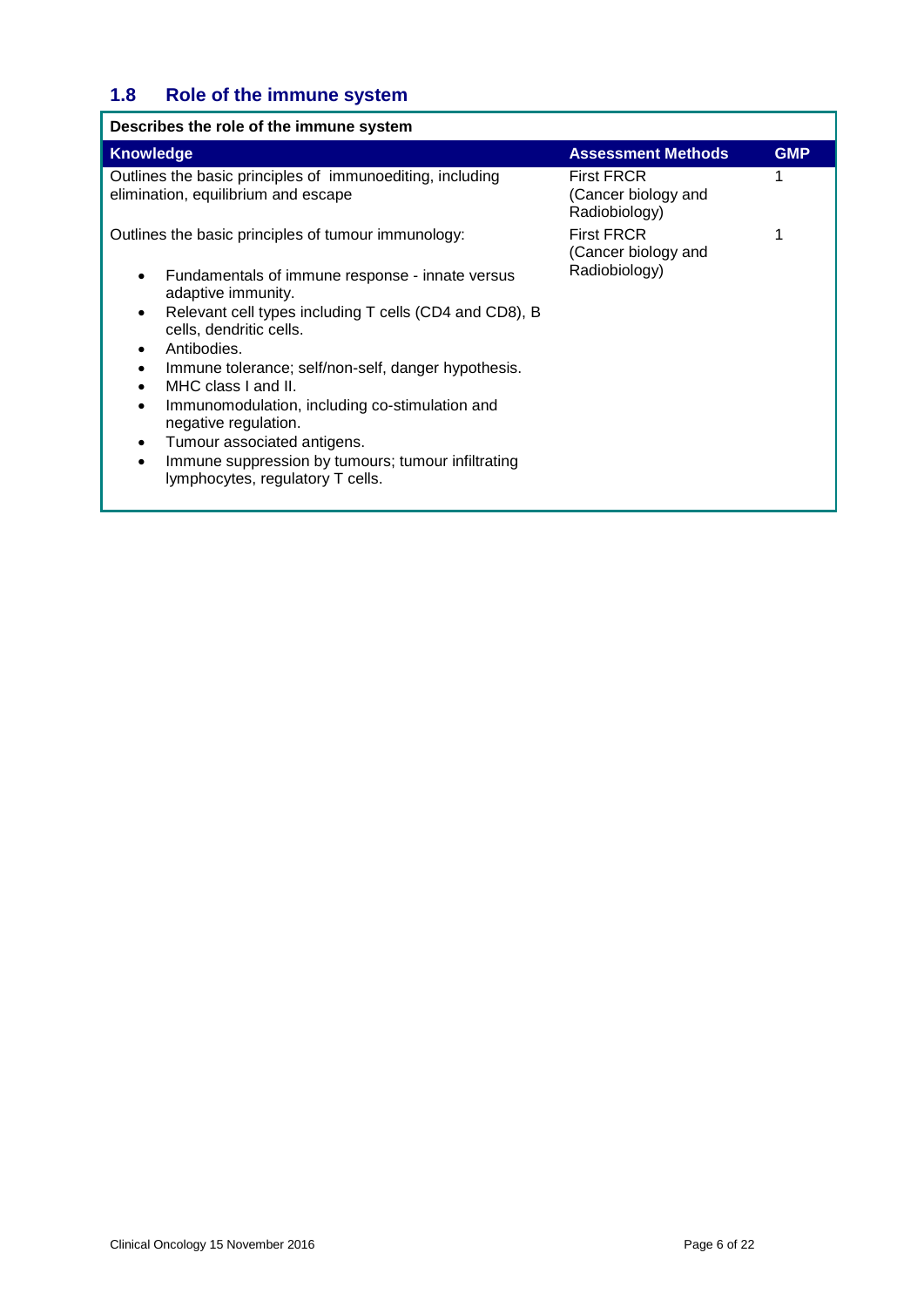### **2. Clinical Pharmacology**

The aim of this module is for the trainee to gain the knowledge underpinning the safe, appropriate and effective use of drugs for systemic therapy and symptomatic treatment of cancer.

The knowledge defined in this section will be assessed in the Clinical Pharmacology module of the First FRCR examination.

The anti cancer drugs covered in this module are set out in the "List of Anti Cancer Drugs" published as Addendum A to this Appendix.

### **2.1 Mode of action of cytotoxic drugs**

| Describes the mode of action of cytotoxic drugs                |                                              |            |
|----------------------------------------------------------------|----------------------------------------------|------------|
| <b>Knowledge</b>                                               | <b>Assessment Methods</b>                    | <b>GMP</b> |
| Describes the mechanisms of action for each drug               | <b>First FRCR</b><br>(Clinical pharmacology) |            |
| Discusses the mechanisms of drug resistance                    | <b>First FRCR</b><br>(Clinical pharmacology) |            |
| Describes strategies to optimise efficacy of cytotoxic therapy | <b>First FRCR</b><br>(Clinical pharmacology) |            |

### **2.2 Toxicity of systemic therapies**

#### **Discusses the toxicity of systemic therapies**

|                                                              | <b>Assessment Methods</b>                    | <b>GMP</b> |
|--------------------------------------------------------------|----------------------------------------------|------------|
| <b>Knowledge</b>                                             |                                              |            |
| Describes the dose limiting and common toxicities            | <b>First FRCR</b><br>(Clinical pharmacology) | 1,2        |
| Describes dose-related and idiosyncratic toxicity            | <b>First FRCR</b><br>(Clinical pharmacology) | 1,2        |
| Defines the concepts of acute and long-term toxicity         | <b>First FRCR</b><br>(Clinical pharmacology) | 1          |
| Discusses the mechanisms of toxicity                         | <b>First FRCR</b><br>(Clinical pharmacology) |            |
| Discusses chemical and other factors modifying drug toxicity | <b>First FRCR</b><br>(Clinical pharmacology) | 1,2        |
| Describes principles of managing cytotoxic extravasation     | <b>First FRCR</b><br>(Clinical pharmacology) | 1.2        |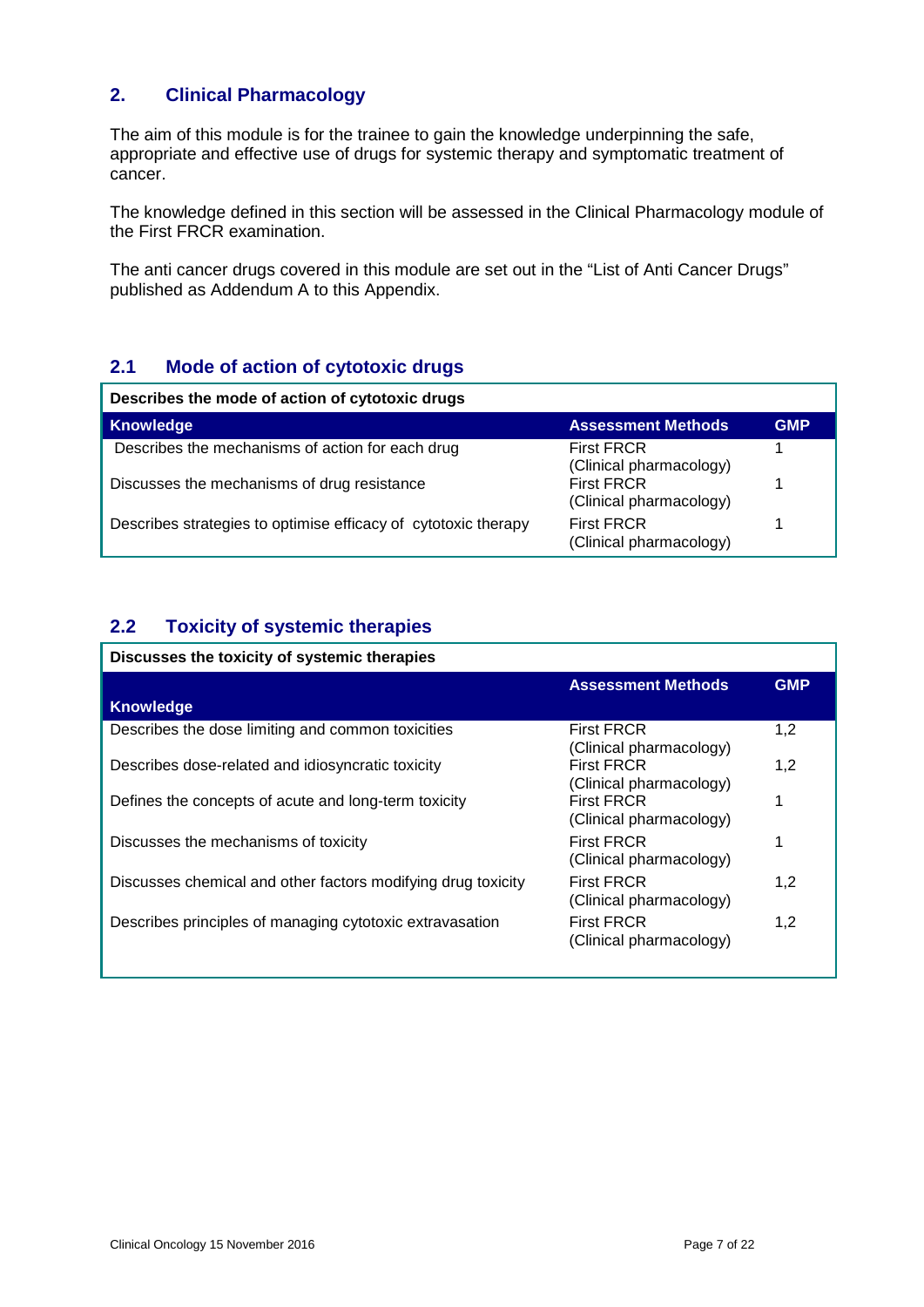### **2.3 Pharmacokinetics and pharmacodynamics**

| Discusses pharmacokinetics and pharmacodynamics                                                                                                    |                                                                                              |            |
|----------------------------------------------------------------------------------------------------------------------------------------------------|----------------------------------------------------------------------------------------------|------------|
| <b>Knowledge</b>                                                                                                                                   | <b>Assessment Methods</b>                                                                    | <b>GMP</b> |
| Discusses the principles of pharmacokinetics and interprets<br>pharmacokinetic data<br>Explains the role of the route and timing of administration | <b>First FRCR</b><br>(Clinical pharmacology)<br><b>First FRCR</b><br>(Clinical pharmacology) |            |
| Discusses the importance of plasma concentration and its<br>relationship to drug actions                                                           | <b>First FRCR</b><br>(Clinical pharmacology)                                                 |            |
| Defines Area Under Curve (AUC) and discusses its importance                                                                                        | <b>First FRCR</b><br>(Clinical pharmacology)                                                 |            |
| Discusses drug activation, metabolism and clearance                                                                                                | <b>First FRCR</b><br>(Clinical pharmacology)                                                 |            |
| Discusses the importance of protein and tissue binding                                                                                             | <b>First FRCR</b><br>(Clinical pharmacology)                                                 |            |
| Describes the importance of drug concentration at target site                                                                                      | <b>First FRCR</b><br>(Clinical pharmacology)                                                 |            |

# **2.4 Clinical use of systemic therapies**

| Discusses the principles of clinical use of systemic therapies                       |                                                                         |            |
|--------------------------------------------------------------------------------------|-------------------------------------------------------------------------|------------|
| <b>Knowledge</b>                                                                     | <b>Assessment Methods</b>                                               | <b>GMP</b> |
| Describes dose response curves                                                       | <b>First FRCR</b>                                                       |            |
| Explains the concept of dose intensity                                               | (Clinical pharmacology)<br><b>First FRCR</b><br>(Clinical pharmacology) |            |
| Discusses the effects of single agent and combination therapy                        | <b>First FRCR</b>                                                       |            |
| Discusses the interactions of systemic therapy with other<br>modalities of treatment | (Clinical pharmacology)<br><b>First FRCR</b><br>(Clinical pharmacology) |            |
| Describes the principles of regional therapy                                         | <b>First FRCR</b><br>(Clinical pharmacology)                            |            |
| Describes safe practice in intrathecal treatment                                     | <b>First FRCR</b><br>(Clinical pharmacology)                            |            |
| Outlines the principles of high dose therapy                                         | <b>First FRCR</b><br>(Clinical pharmacology)                            |            |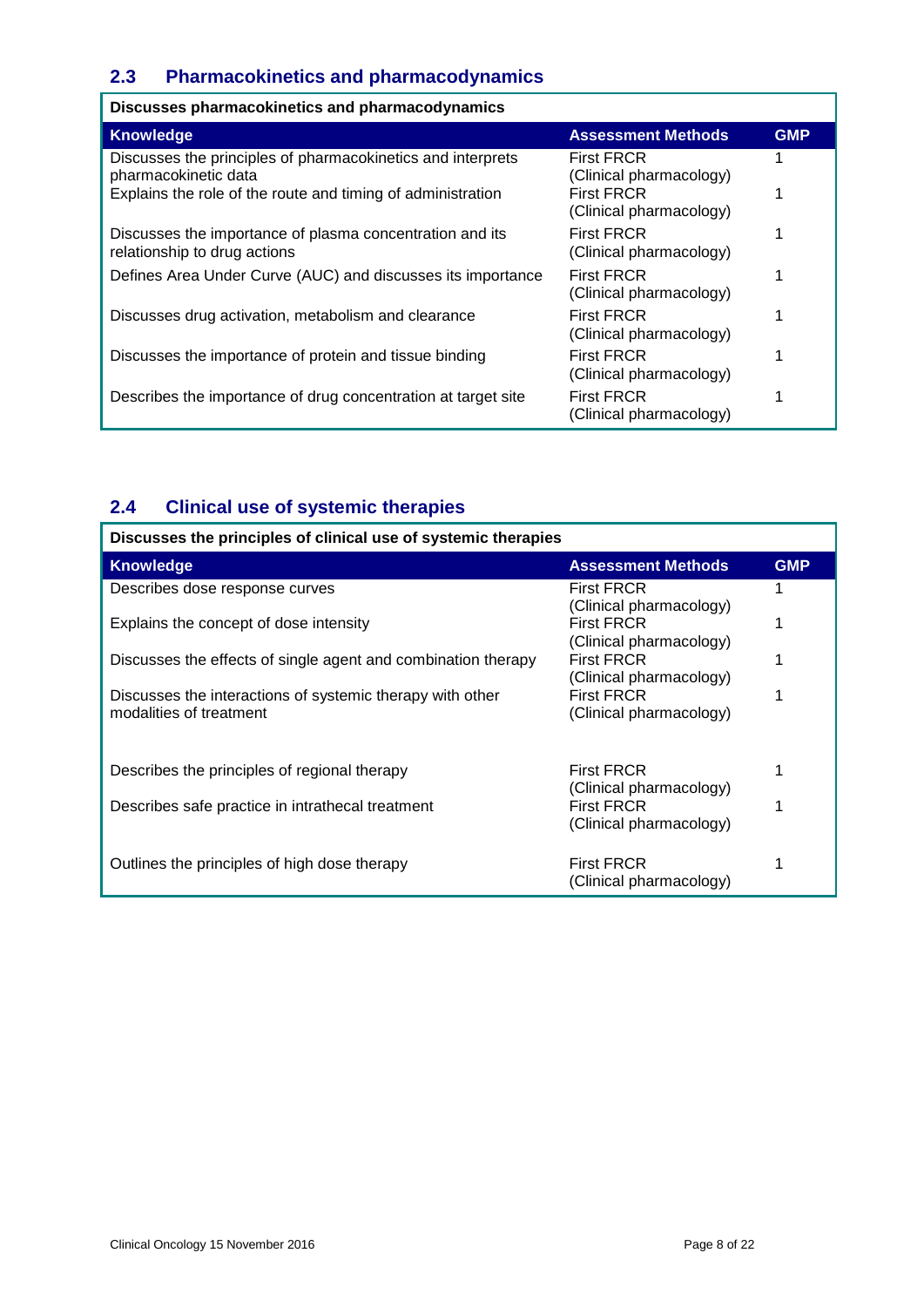### **2.5 Clinical pharmacology of supportive therapies**

| Discusses the clinical pharmacology of anti-emetics and steroids |                                              |            |
|------------------------------------------------------------------|----------------------------------------------|------------|
| <b>Knowledge</b>                                                 | <b>Assessment Methods</b>                    | <b>GMP</b> |
| Lists the classes of anti-emetics and discusses their use        | <b>First FRCR</b><br>(Clinical pharmacology) |            |
| Discusses the use of steroids                                    | <b>First FRCR</b><br>(Clinical pharmacology) |            |
| Discusses use of haemopoietic growth factors                     | <b>First FRCR</b><br>(Clinical pharmacology) |            |

# **2.6 Clinical pharmacology of analgesics**

| Discusses the clinical pharmacology of analgesics                                                                                    |                                                                                              |            |
|--------------------------------------------------------------------------------------------------------------------------------------|----------------------------------------------------------------------------------------------|------------|
| <b>Knowledge</b>                                                                                                                     | <b>Assessment Methods</b>                                                                    | <b>GMP</b> |
| Outlines the clinical pharmacology of analgesics and co-<br>analgesics<br>Discusses the use of drug combinations for pain management | <b>First FRCR</b><br>(Clinical pharmacology)<br><b>First FRCR</b><br>(Clinical pharmacology) |            |
| Describes different formulations and their use                                                                                       | <b>First FRCR</b><br>(Clinical pharmacology)                                                 |            |

### **2.7 Drug interactions in cancer treatment**

| Discusses drug interactions in cancer treatment                                                                  |                                              |            |
|------------------------------------------------------------------------------------------------------------------|----------------------------------------------|------------|
| <b>Knowledge</b>                                                                                                 | <b>Assessment Methods</b>                    | <b>GMP</b> |
| Discusses common or important interactions between drugs<br>used in cancer therapy and other commonly used drugs | <b>First FRCR</b><br>(Clinical Pharmacology) | 1.2        |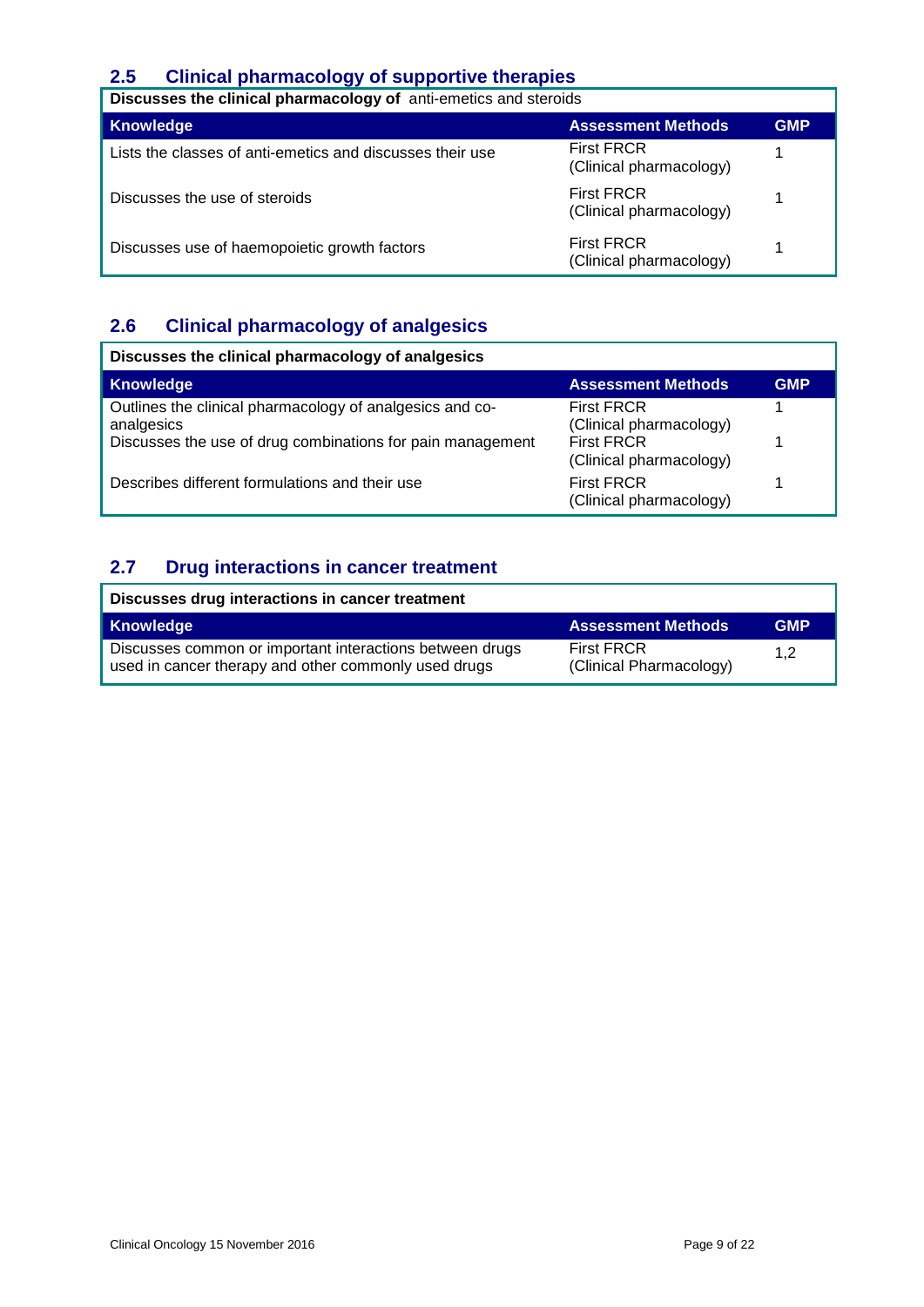#### **3. Medical Statistics**

The aim of this module is for the trainee to gain the statistics knowledge necessary to:

- understand the design of trials
- read and use a trial protocol
- present and interpret data
- interpret results of clinical trials
- critically review and evaluate papers

The knowledge defined in this section will be assessed in the Medical Statistics module of the First FRCR examination.

#### **3.1 Types of data**

| Recognises different types of data                          |                                           |            |
|-------------------------------------------------------------|-------------------------------------------|------------|
| <b>Knowledge</b>                                            | <b>Assessment Methods</b>                 | <b>GMP</b> |
| Presents and summarises individual variables                | <b>First FRCR</b><br>(Medical Statistics) |            |
| Recognises categorical data (nominal, ordinal)              | <b>First FRCR</b><br>(Medical Statistics) |            |
| Recognises discrete and continuous numerical data           | <b>First FRCR</b><br>(Medical Statistics) |            |
| Recognises symmetric and skewed distribution                | <b>First FRCR</b><br>(Medical Statistics) |            |
| Describes the normal distribution                           | <b>First FRCR</b><br>(Medical Statistics) |            |
| Interprets bar charts and histograms                        | <b>First FRCR</b><br>(Medical Statistics) |            |
| Defines and applies measures of central tendency and spread | <b>First FRCR</b><br>(Medical Statistics) |            |

#### **3.2 Sampling**

| <b>Explains sampling</b>                                                                |                                           |            |
|-----------------------------------------------------------------------------------------|-------------------------------------------|------------|
| <b>Knowledge</b>                                                                        | <b>Assessment Methods</b>                 | <b>GMP</b> |
| Describes the concept of a source population                                            | <b>First FRCR</b><br>(Medical Statistics) |            |
| Explains random sampling                                                                | <b>First FRCR</b><br>(Medical Statistics) |            |
| Explains estimation of population statistics                                            | <b>First FRCR</b><br>(Medical Statistics) |            |
| Describes standard error of a sample mean and of a proportion,<br>and their differences | <b>First FRCR</b><br>(Medical Statistics) |            |
| Defines and uses confidence intervals                                                   | <b>First FRCR</b><br>(Medical Statistics) |            |
| Explains reference ranges                                                               | <b>First FRCR</b><br>(Medical Statistics) |            |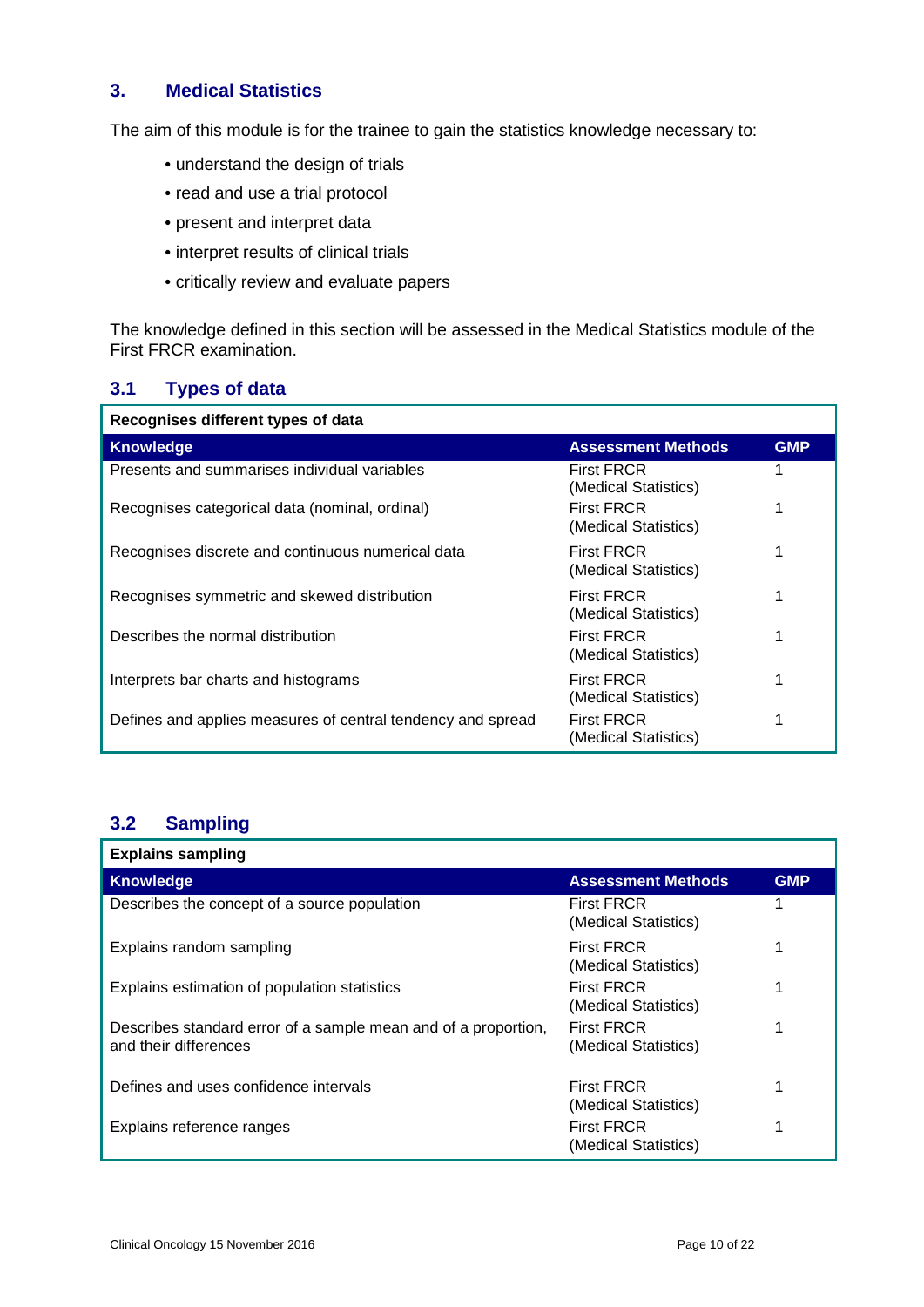#### **3.3 Statistical inference**

| Explains the principles of statistical inference                                                                  |                                           |            |
|-------------------------------------------------------------------------------------------------------------------|-------------------------------------------|------------|
| Knowledge                                                                                                         | <b>Assessment Methods</b>                 | <b>GMP</b> |
| Explains hypothesis testing and estimation                                                                        | <b>First FRCR</b><br>(Medical Statistics) |            |
| Contrasts Type I and II errors                                                                                    | <b>First FRCR</b><br>(Medical Statistics) |            |
| Interprets p-values and confidence intervals                                                                      | <b>First FRCR</b><br>(Medical Statistics) |            |
| Defines and identifies the difference between statistical and<br>clinical significance                            | <b>First FRCR</b><br>(Medical Statistics) |            |
| Explains the concept of and correction for multiple testing (e.g.<br>false discovery rate, Bonferroni correction) | <b>First FRCR</b><br>(Medical Statistics) |            |

### **3.4 Tests used to compare two or more groups**

| Identifies the tests used to compare two or more groups                                                                                        |                                           |            |
|------------------------------------------------------------------------------------------------------------------------------------------------|-------------------------------------------|------------|
| <b>Knowledge</b>                                                                                                                               | <b>Assessment Methods</b>                 | <b>GMP</b> |
| Selects an appropriate test for comparing means, e.g. t-tests,<br>paired-t, Mann-Whitney, Wilcoxon's signed ranks, ANOVA and<br>Kruskal-Wallis | <b>First FRCR</b><br>(Medical Statistics) |            |
| Selects an appropriate test for comparing percentages, e.g. chi<br>squared, Fisher's exact and McNemar's                                       | <b>First FRCR</b><br>(Medical Statistics) |            |

### **3.5 Association between variables**

| Interprets measures and tests of association between variables |                                           |            |
|----------------------------------------------------------------|-------------------------------------------|------------|
| <b>Knowledge</b>                                               | <b>Assessment Methods</b>                 | <b>GMP</b> |
| Interprets the meaning of correlation and regression analysis  | <b>First FRCR</b><br>(Medical Statistics) |            |
| Interprets the meaning of scatter plots                        | <b>First FRCR</b><br>(Medical Statistics) |            |

#### **3.6 Screening tests**

| Describes the statistical basis of screening tests                                                               |                                           |            |
|------------------------------------------------------------------------------------------------------------------|-------------------------------------------|------------|
| Knowledge                                                                                                        | <b>Assessment Methods</b>                 | <b>GMP</b> |
| Calculates and interprets the meaning of sensitivity, specificity<br>and positive and negative predictive values | <b>First FRCR</b><br>(Medical Statistics) | 1.2        |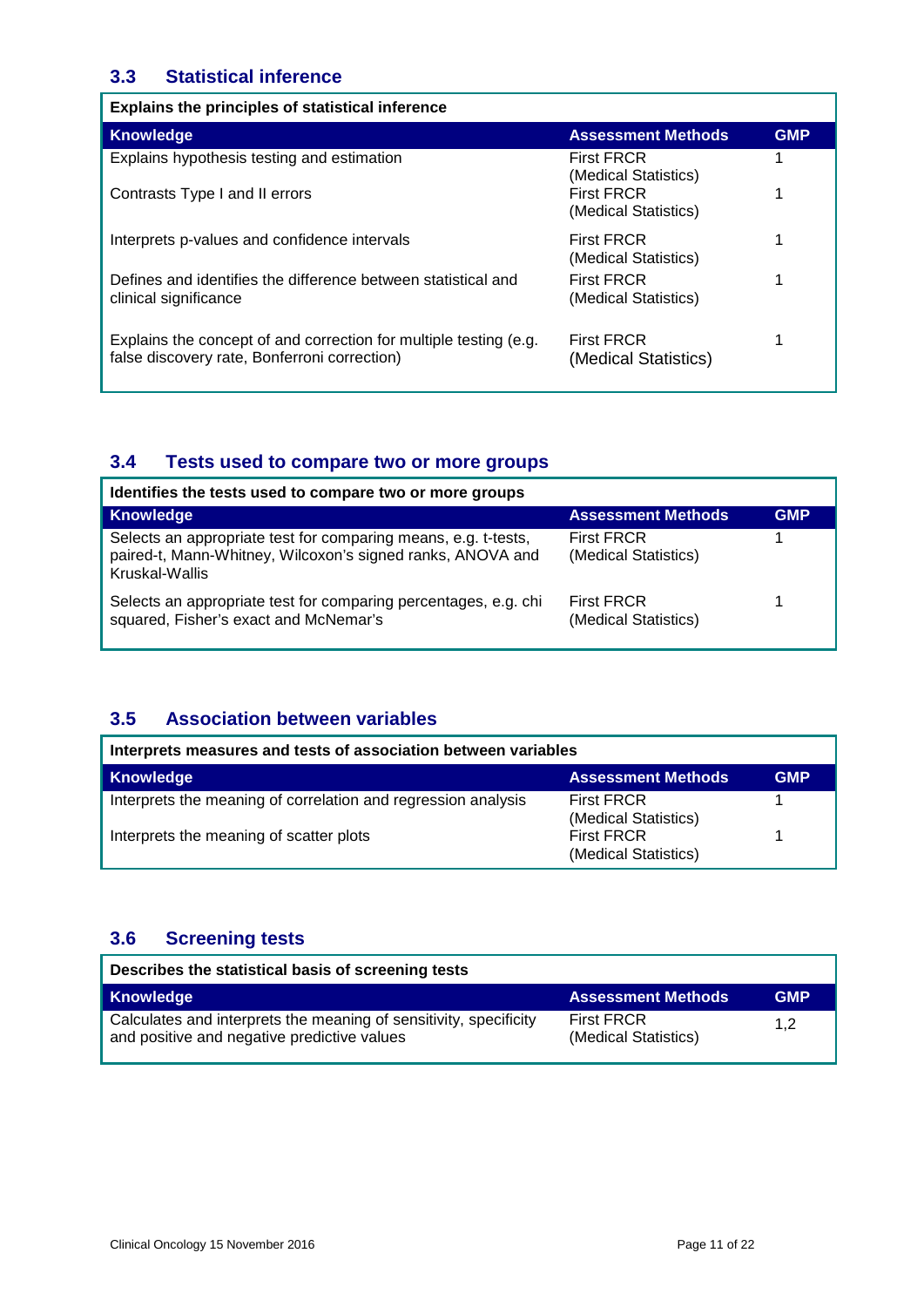# **3.7 Survival analysis**

| <b>Discusses survival analysis</b>                                                       |                                           |            |
|------------------------------------------------------------------------------------------|-------------------------------------------|------------|
| Knowledge                                                                                | <b>Assessment Methods</b>                 | <b>GMP</b> |
| Lists types of time-to-event data                                                        | <b>First FRCR</b><br>(Medical Statistics) |            |
| Interprets and describes the principles of Kaplan-Meier and<br>actuarial survival curves | <b>First FRCR</b><br>(Medical Statistics) |            |
| Describes the possible methods of summarizing survival data                              | <b>First FRCR</b><br>(Medical Statistics) |            |
| Outlines methods used to compare groups:                                                 | <b>First FRCR</b><br>(Medical Statistics) |            |
| logrank test for two or more groups, including ordered<br>groups                         |                                           |            |
| Cox's proportional hazards regression model                                              |                                           |            |
| hazard ratios and their interpretation                                                   |                                           |            |

# **3.8 Design and analysis of clinical trials**

| Discusses the design and analysis of clinical trials                                                                                                  |                                           |            |
|-------------------------------------------------------------------------------------------------------------------------------------------------------|-------------------------------------------|------------|
| <b>Knowledge</b>                                                                                                                                      | <b>Assessment Methods</b>                 | <b>GMP</b> |
| Compares the design and role of phases I-IV of clinical trials                                                                                        | <b>First FRCR</b><br>(Medical Statistics) | 1          |
| Explains the need for randomization and the problems with non-<br>randomised studies and historical controls                                          | <b>First FRCR</b><br>(Medical Statistics) | 1          |
| Describes the methods of randomisation (simple, block,<br>stratified minimisation)                                                                    | <b>First FRCR</b><br>(Medical Statistics) | 1          |
| Explains the concepts of blinding/masking                                                                                                             | <b>First FRCR</b><br>(Medical Statistics) | 1          |
| Describes the possible trial designs: parallel group, cross-over,<br>factorial                                                                        | <b>First FRCR</b><br>(Medical Statistics) | 1          |
| Describes the contents of a trial protocol                                                                                                            | <b>First FRCR</b><br>(Medical Statistics) | 1          |
| Discusses the ethical basis for research of what constitutes<br>informed consent and reporting adverse events                                         | <b>First FRCR</b><br>(Medical Statistics) | 1          |
| Describes the possible measures of response including:                                                                                                | <b>First FRCR</b><br>(Medical Statistics) | 1          |
| tumour regression<br>$\bullet$<br>quality of life<br>toxicity<br>local and regional recurrence<br>distant metastases<br>death<br>cause specific death |                                           |            |
| Outlines the principles of:                                                                                                                           | <b>First FRCR</b><br>(Medical Statistics) | 1          |
| sample size calculation<br>٠                                                                                                                          |                                           |            |
| Interim analyses<br>Intent-to-treat analysis                                                                                                          |                                           |            |
|                                                                                                                                                       |                                           |            |
| Outlines the role and basic principles of meta-analysis                                                                                               | <b>First FRCR</b><br>(Medical Statistics) | 1          |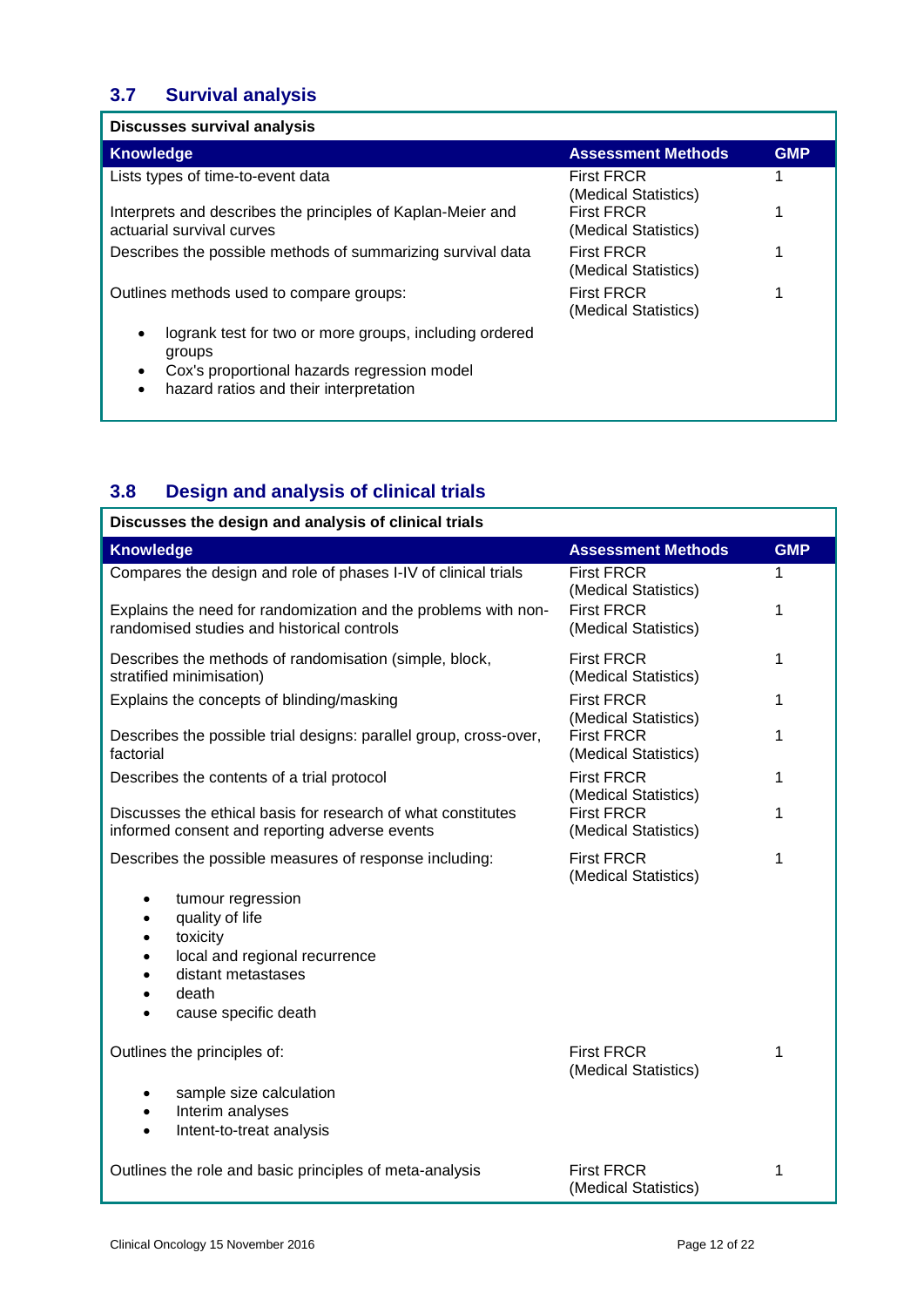# **3.9 Collection and use of epidemiological data**

| Outlines the collection and use of epidemiological data                                       |                                           |            |
|-----------------------------------------------------------------------------------------------|-------------------------------------------|------------|
| <b>Knowledge</b>                                                                              | <b>Assessment Methods</b>                 | <b>GMP</b> |
| Contrasts the design and interpretation of cross-sectional case<br>control and cohort studies | <b>First FRCR</b><br>(Medical Statistics) |            |
| Defines the principles of, calculates and interprets odds ratios<br>and risk ratios           | <b>First FRCR</b><br>(Medical Statistics) |            |
| Defines incidence, prevalence, mortality rates and standardised<br>mortality rates            | <b>First FRCR</b><br>(Medical Statistics) |            |
| Outlines the principles of cancer registration                                                | <b>First FRCR</b><br>(Medical Statistics) |            |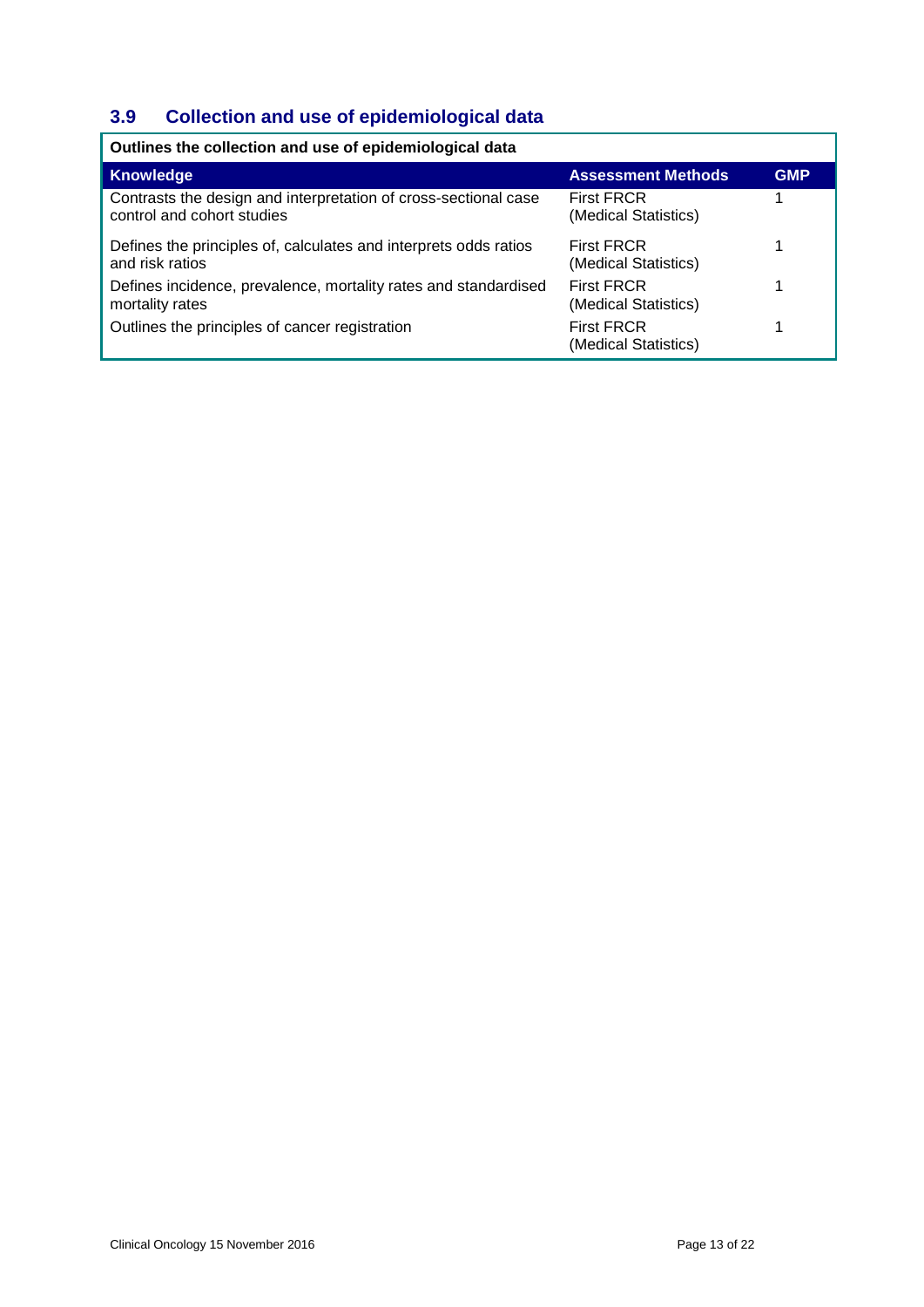#### **4. Physics**

The knowledge defined in this section will be assessed in the Physics module of the First FRCR examination.

The aim of this module is to allow the trainee to gain the knowledge and understanding of physics that underpin current radiotherapy practice, including:

- the interaction of ionising radiation with matter;
- how a desired dose distribution is produced, calculated and quality assured;
- how the dose of unintended radiation can be minimised for patients and staff.

### **4.1 Physics relevant to radiotherapy**

| Discusses the basic physics relevant to radiotherapy                    |                                |            |
|-------------------------------------------------------------------------|--------------------------------|------------|
| <b>Knowledge</b>                                                        | <b>Assessment Methods</b>      | <b>GMP</b> |
| Describes atomic structure, atomic and mass numbers                     | <b>First FRCR</b><br>(Physics) |            |
| Describes electron shells and energy levels                             | <b>First FRCR</b><br>(Physics) | 1          |
| Describes electromagnetic radiation and the electromagnetic<br>spectrum | <b>First FRCR</b><br>(Physics) | 1          |
| Describes energy quantitisation                                         | <b>First FRCR</b><br>(Physics) | 1          |
| Explains the relationship between wavelength, frequency and<br>energy   | <b>First FRCR</b><br>(Physics) |            |
| Describes an x- or gamma-ray beam (quality, energy, intensity,<br>size) | <b>First FRCR</b><br>(Physics) | 1          |
| Explains the basic principles of production of x- or gamma-rays         | <b>First FRCR</b><br>(Physics) |            |
| Contrasts continuous and discrete spectra                               | <b>First FRCR</b><br>(Physics) |            |
| Describes attenuation, absorption, scattering of x-rays                 | <b>First FRCR</b><br>(Physics) |            |
| Defines attenuation coefficients and half value layer                   | <b>First FRCR</b><br>(Physics) |            |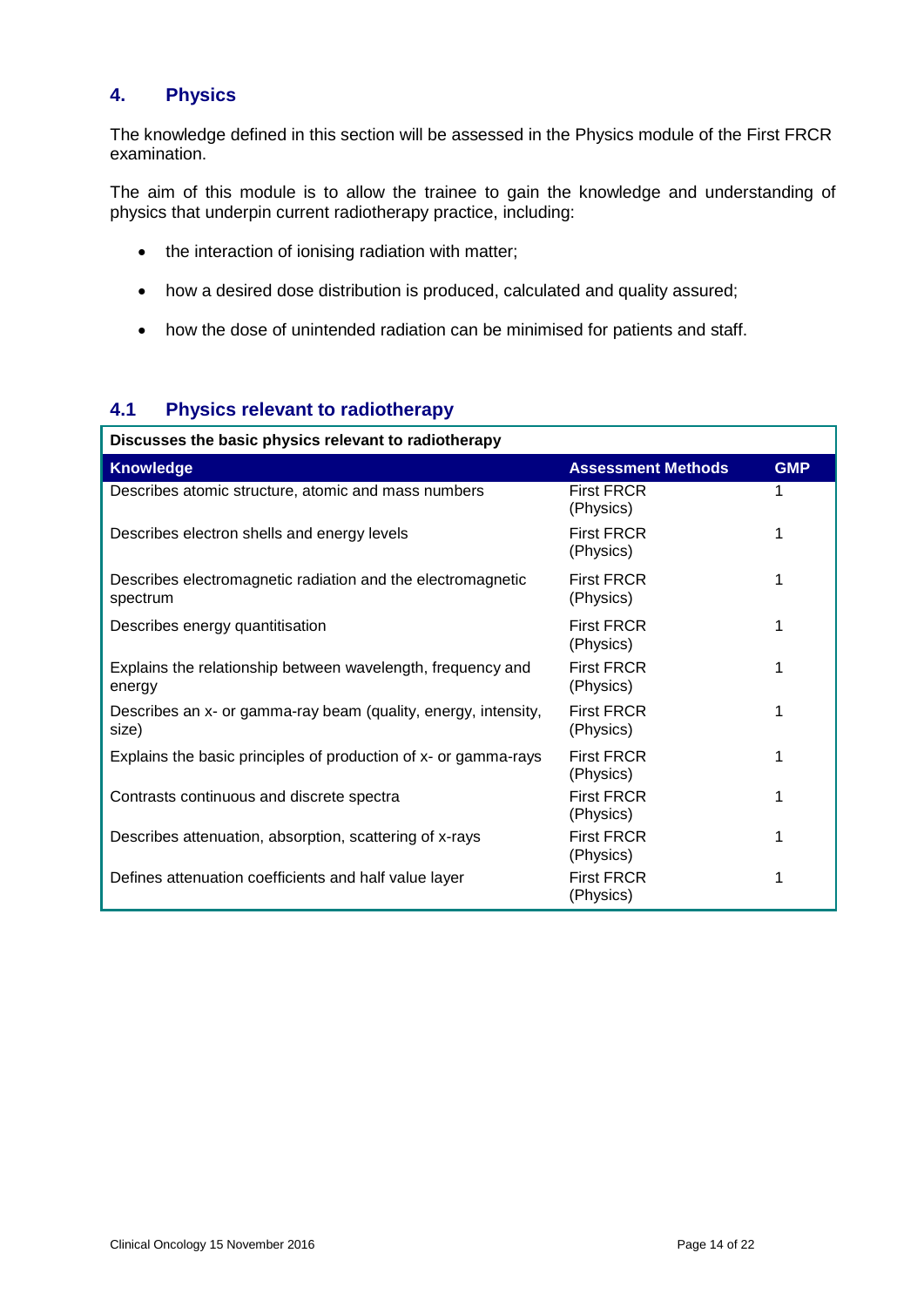## **4.2 Electromagnetic radiation and its interaction with matter**

| <b>GMP</b><br>Knowledge<br><b>Assessment Methods</b><br><b>First FRCR</b><br>Discusses the nature of the following effects and their<br>dependence on the properties of the irradiated material (e.g.<br>(Physics)<br>density, atomic number), their variation with energy and their<br>relative importance in therapy and imaging:<br>Compton effect | Discusses electromagnetic radiation and its interaction with matter |  |  |
|-------------------------------------------------------------------------------------------------------------------------------------------------------------------------------------------------------------------------------------------------------------------------------------------------------------------------------------------------------|---------------------------------------------------------------------|--|--|
|                                                                                                                                                                                                                                                                                                                                                       |                                                                     |  |  |
| Photoelectric effect<br>Pair production<br>Photonuclear interactions<br>Auger effect<br>٠<br>Scattered radiation<br>Secondary electrons<br>Linear energy transfer<br>$\bullet$                                                                                                                                                                        |                                                                     |  |  |

### **4.3 Interaction of sub atomic particles with matter**

| Discusses the interaction of sub atomic particles with matter                                                                                                                                                                                                                                                                                                                        |                                |            |
|--------------------------------------------------------------------------------------------------------------------------------------------------------------------------------------------------------------------------------------------------------------------------------------------------------------------------------------------------------------------------------------|--------------------------------|------------|
|                                                                                                                                                                                                                                                                                                                                                                                      | <b>Assessment Methods</b>      | <b>GMP</b> |
| <b>Knowledge</b>                                                                                                                                                                                                                                                                                                                                                                     |                                |            |
| Discusses:<br>lonisation and excitation due to charged particles<br>٠<br>Electrons<br>$\bullet$<br>collision loss<br>radiative loss<br>٠<br>stopping power due to each and total stopping<br>٠<br>power<br>particle range<br>٠<br>Bragg peak<br>$\blacksquare$<br>Bremsstrahlung<br>٠<br>Neutrons: elastic and inelastic collisions<br>٠<br>Protons, ionisation profile<br>$\bullet$ | <b>First FRCR</b><br>(Physics) |            |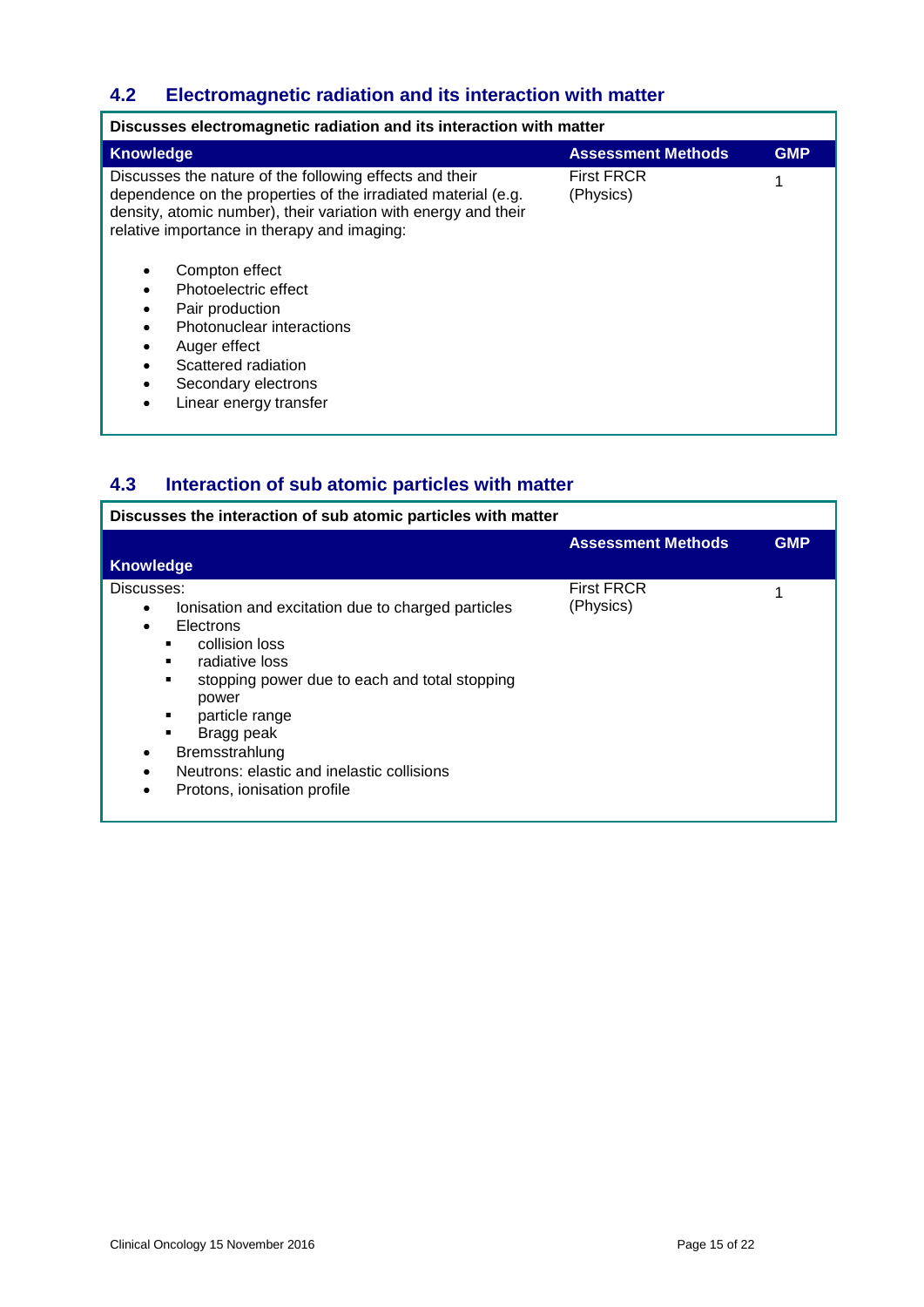# **4.4 Radiation dosimetry**

| <b>Discusses radiation dosimetry</b>                                                                                                                                                                                                                                                                                                                                                                                                                                                                                                                                                                              |                                |            |
|-------------------------------------------------------------------------------------------------------------------------------------------------------------------------------------------------------------------------------------------------------------------------------------------------------------------------------------------------------------------------------------------------------------------------------------------------------------------------------------------------------------------------------------------------------------------------------------------------------------------|--------------------------------|------------|
| <b>Knowledge</b>                                                                                                                                                                                                                                                                                                                                                                                                                                                                                                                                                                                                  | <b>Assessment Methods</b>      | <b>GMP</b> |
| Discusses:<br>Variation of absorbed dose in different tissues and<br>$\bullet$<br>materials<br>Concept of exposure and KERMA<br>٠<br>the principles of the relationship between exposure,<br>$\bullet$<br>KERMA and absorbed dose<br>The physical principles underlying radiation dose<br>$\bullet$<br>measurement<br>Methods of measurement, including the advantages<br>and disadvantages of the following:<br>ionisation methods (ionisation chamber, Geiger<br>counter, diodes)<br>chemical methods, primarily films<br>п<br>thermoluminescence (TLD)<br>٠<br>scintillation counters<br>٠<br>calorimetry<br>٠ | <b>First FRCR</b><br>(Physics) | 1,2        |
| Calibration<br>standards (local and national)<br>Intercomparisons, corrections, constancy<br>checks<br>Practical dose measurements<br>derivation of isodose curves<br>central axis depth dose profiles<br>use of phantoms<br>٠                                                                                                                                                                                                                                                                                                                                                                                    |                                |            |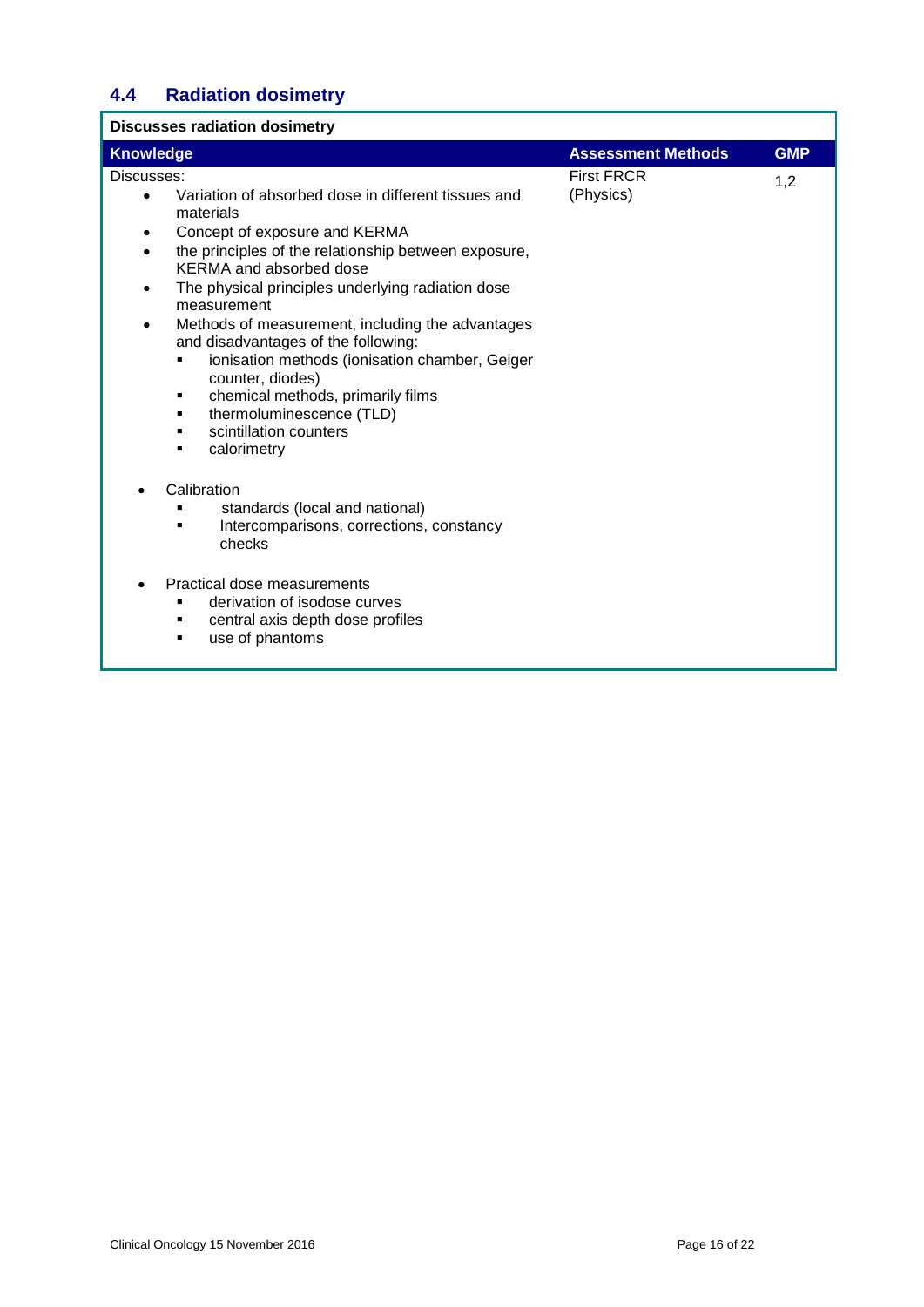# **4.5 Physics of teletherapy beams**

| Discusses the physics of teletherapy beams (x-rays)                                                                                                                                                                                     |                                |            |
|-----------------------------------------------------------------------------------------------------------------------------------------------------------------------------------------------------------------------------------------|--------------------------------|------------|
| <b>Knowledge</b>                                                                                                                                                                                                                        | <b>Assessment Methods</b>      | <b>GMP</b> |
| Describes energy ranges of x-rays used in clinical practice                                                                                                                                                                             | <b>First FRCR</b><br>(Physics) |            |
| Discusses the dose distribution for therapeutic x-rays noting the<br>effects on the isodose curve (% depth dose and beam profile)<br>of:                                                                                                | <b>First FRCR</b><br>(Physics) |            |
| energy<br>FSD (Focus to Skin Distance)<br>Beam modifying devices such as wedges, tissue<br>compensators<br>Build-up and skin sparing<br>Field size<br>Tissue compensators<br>٠<br>Surface obliquity<br>Inhomogeneous media<br>$\bullet$ |                                |            |
| Uses output factors to calculate monitor units and undertakes<br>simple monitor unit calculations                                                                                                                                       | <b>First FRCR</b><br>(Physics) |            |
| Describes beam geometry                                                                                                                                                                                                                 | <b>First FRCR</b><br>(Physics) |            |
| penumbra                                                                                                                                                                                                                                |                                |            |
| field size definition                                                                                                                                                                                                                   |                                |            |

### **4.6 Physics of electron beams**

| Discusses electron beam physics                                                                                                                                                                                                                                                                                                |                                |            |
|--------------------------------------------------------------------------------------------------------------------------------------------------------------------------------------------------------------------------------------------------------------------------------------------------------------------------------|--------------------------------|------------|
| <b>Knowledge</b>                                                                                                                                                                                                                                                                                                               | <b>Assessment Methods</b>      | <b>GMP</b> |
| Describes the dose distribution of electron beams used in<br>clinical practice noting the effect on the isodose curve (% depth<br>dose and beam profiles) of:<br>energy<br>tissue factors affecting dose at depth (e.g. lung)<br>field size<br>build up and skin sparing<br>surface obliquity and inhomogeneities<br>shielding | <b>First FRCR</b><br>(Physics) | 4          |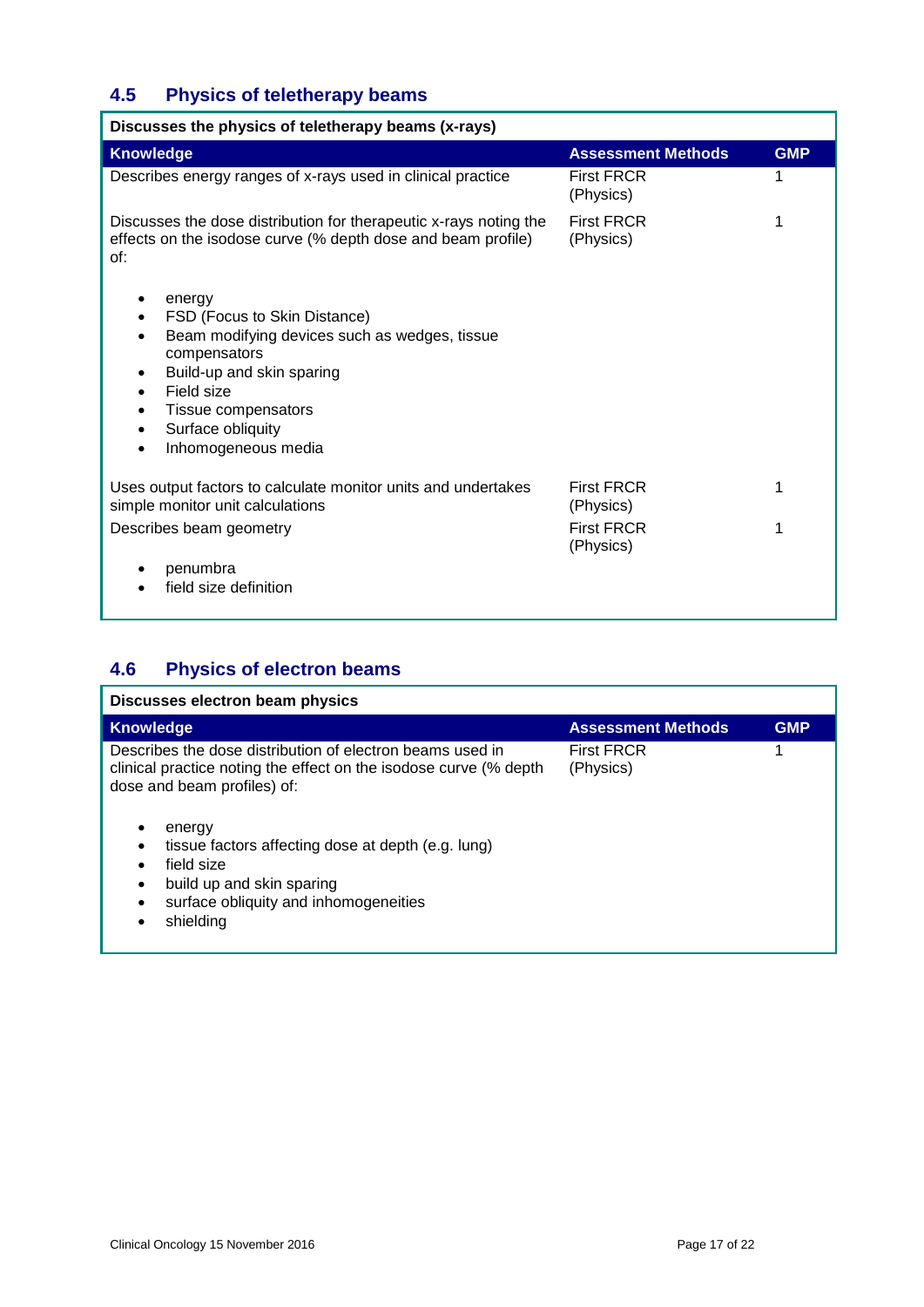# **4.7 Radiotherapy treatment planning**

| Explains the principles of radiotherapy treatment planning                                                                                                                                                                                                                                                                                                     |                                |            |
|----------------------------------------------------------------------------------------------------------------------------------------------------------------------------------------------------------------------------------------------------------------------------------------------------------------------------------------------------------------|--------------------------------|------------|
| <b>Knowledge</b>                                                                                                                                                                                                                                                                                                                                               | <b>Assessment Methods</b>      | <b>GMP</b> |
| Discusses the techniques available to optimise patient set-up                                                                                                                                                                                                                                                                                                  | <b>First FRCR</b><br>(Physics) | 1          |
| Discusses the effects of patient and organ movement                                                                                                                                                                                                                                                                                                            | <b>First FRCR</b><br>(Physics) | 1          |
| Describes the methods of tumour volume definition: clinical<br>examination, radiograph, CT, MRI, ultrasound, functional<br>imaging                                                                                                                                                                                                                             | <b>First FRCR</b><br>(Physics) | 1          |
| Explains the concept of planning volumes (ICRU 50, 62):                                                                                                                                                                                                                                                                                                        | <b>First FRCR</b><br>(Physics) | 1          |
| Gross Tumour Volume (GTV)<br>$\bullet$<br>Clinical Target Volume (CTV)<br>$\bullet$<br>Planning Target Volume (PTV)<br>$\bullet$<br>Internal Target Volume (ITV)<br>Set-up Margin (SM)<br><b>Treated Volume</b><br>$\bullet$<br><b>Irradiated Volume</b><br>$\bullet$<br>Organs at risk (OAR)<br>$\bullet$<br>Planning organ at Risk Volume (PRV)<br>$\bullet$ |                                |            |
| Explains the methods of planning volume localisation:                                                                                                                                                                                                                                                                                                          | <b>First FRCR</b><br>(Physics) | 1          |
| Clinical mark-up<br>٠<br>CT, MRI or PET simulation<br>$\bullet$<br>Ultrasound<br>$\bullet$                                                                                                                                                                                                                                                                     |                                |            |
| Compares fixed FSD versus isocentric planning                                                                                                                                                                                                                                                                                                                  | <b>First FRCR</b><br>(Physics) | 1          |
| Describes isodose distributions, their uses and critical<br>assessment in each of the following situations:                                                                                                                                                                                                                                                    | <b>First FRCR</b><br>(Physics) | 1          |
| single field<br>٠<br>multifield (coplanar and non-coplanar)<br>٠<br>arc and rotational therapy<br>weighting<br>$\bullet$                                                                                                                                                                                                                                       |                                |            |
| Outlines the principles of beam shaping including conformal<br>therapy, IMRT and VMAT                                                                                                                                                                                                                                                                          | <b>First FRCR</b><br>(Physics) | 1          |
| Outlines the principles of forward and inverse planning                                                                                                                                                                                                                                                                                                        | <b>First FRCR</b><br>(Physics) | 1          |
| Discusses dose prescription including ICRU 50, 62, 83                                                                                                                                                                                                                                                                                                          | <b>First FRCR</b><br>(Physics) | 1          |
| Outlines the principles of dose calculations in the presence of<br>extensive shielding                                                                                                                                                                                                                                                                         | <b>First FRCR</b><br>(Physics) | 1          |
| Explains the principles of field matching                                                                                                                                                                                                                                                                                                                      | <b>First FRCR</b><br>(Physics) | 1          |
| Describes the principles of plan evaluation and verification using<br>isodose display, dose volume histograms (DVH, cumulative and<br>frequency) and digitally reconstructed radiographs (DRR)                                                                                                                                                                 | <b>First FRCR</b><br>(Physics) | 1          |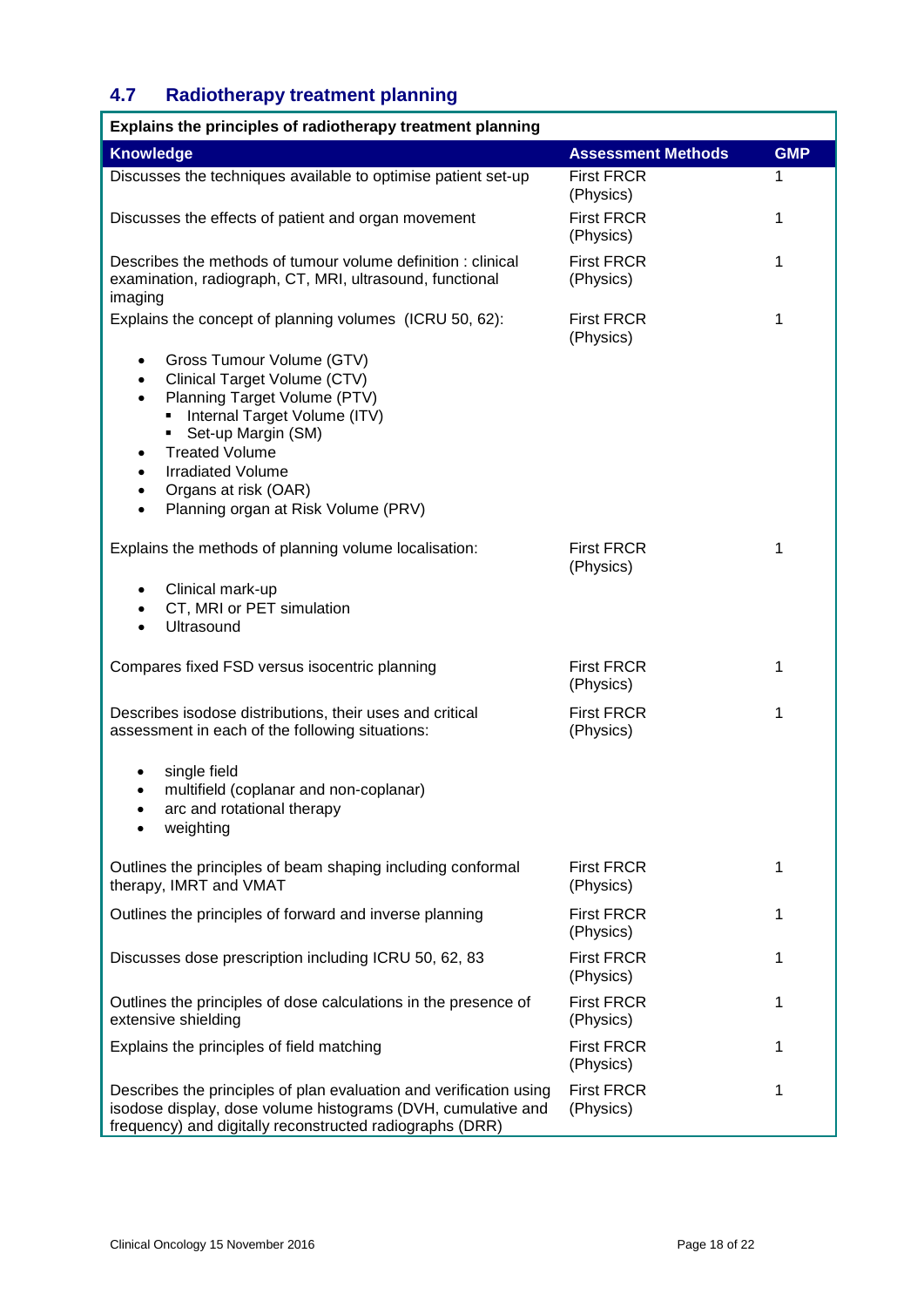### **4.8 Beam therapy equipment**

| Explains the principles of beam therapy equipment                                                                                                              |                                |            |
|----------------------------------------------------------------------------------------------------------------------------------------------------------------|--------------------------------|------------|
| <b>Knowledge</b>                                                                                                                                               | <b>Assessment Methods</b>      | <b>GMP</b> |
| Outlines the principles of superficial and orthovoltage x-ray<br>production                                                                                    | <b>First FRCR</b><br>(Physics) | 1          |
| Outlines the principles of the linear accelerator, including:                                                                                                  | <b>First FRCR</b><br>(Physics) | 1          |
| electron beam production<br>$\bullet$<br>x-ray production, beam control and stability<br>$\bullet$<br>output<br>$\bullet$<br><b>IMRT and VMAT</b><br>$\bullet$ |                                |            |
|                                                                                                                                                                |                                |            |
| Describes the concept and definition of the isocentre                                                                                                          | <b>First FRCR</b><br>(Physics) | 1          |
| Describes the techniques for defining the beam geometry:                                                                                                       | <b>First FRCR</b><br>(Physics) | 1          |
| collimators<br>applicators<br>$\bullet$<br>multileaf collimators<br>$\bullet$                                                                                  |                                |            |
| Explains the factors influencing penumbra                                                                                                                      | <b>First FRCR</b><br>(Physics) | 1          |
| Defines beam quality                                                                                                                                           | <b>First FRCR</b><br>(Physics) | 1          |
| Describes the shielding techniques available and the materials<br>used in their construction                                                                   | <b>First FRCR</b><br>(Physics) | 1          |
| Explains the concepts of transmission, scatter and doses under<br>shields                                                                                      | <b>First FRCR</b><br>(Physics) | 1          |
| Discusses the factors involved in accurately irradiating the<br>target:                                                                                        | <b>First FRCR</b><br>(Physics) | 1,2        |
| the treatment couch<br>$\bullet$<br>positioning of the patient<br>$\bullet$<br>lasers<br>$\bullet$<br>light fields<br>monitoring radiation output              |                                |            |
| Describes the functioning of multileaf collimators:                                                                                                            | <b>First FRCR</b><br>(Physics) | 1          |
| edge definition<br>leaf leakage<br>influence of leaf size                                                                                                      |                                |            |
| Outlines the principles of stereotactic equipment                                                                                                              | <b>First FRCR</b><br>(Physics) | 1          |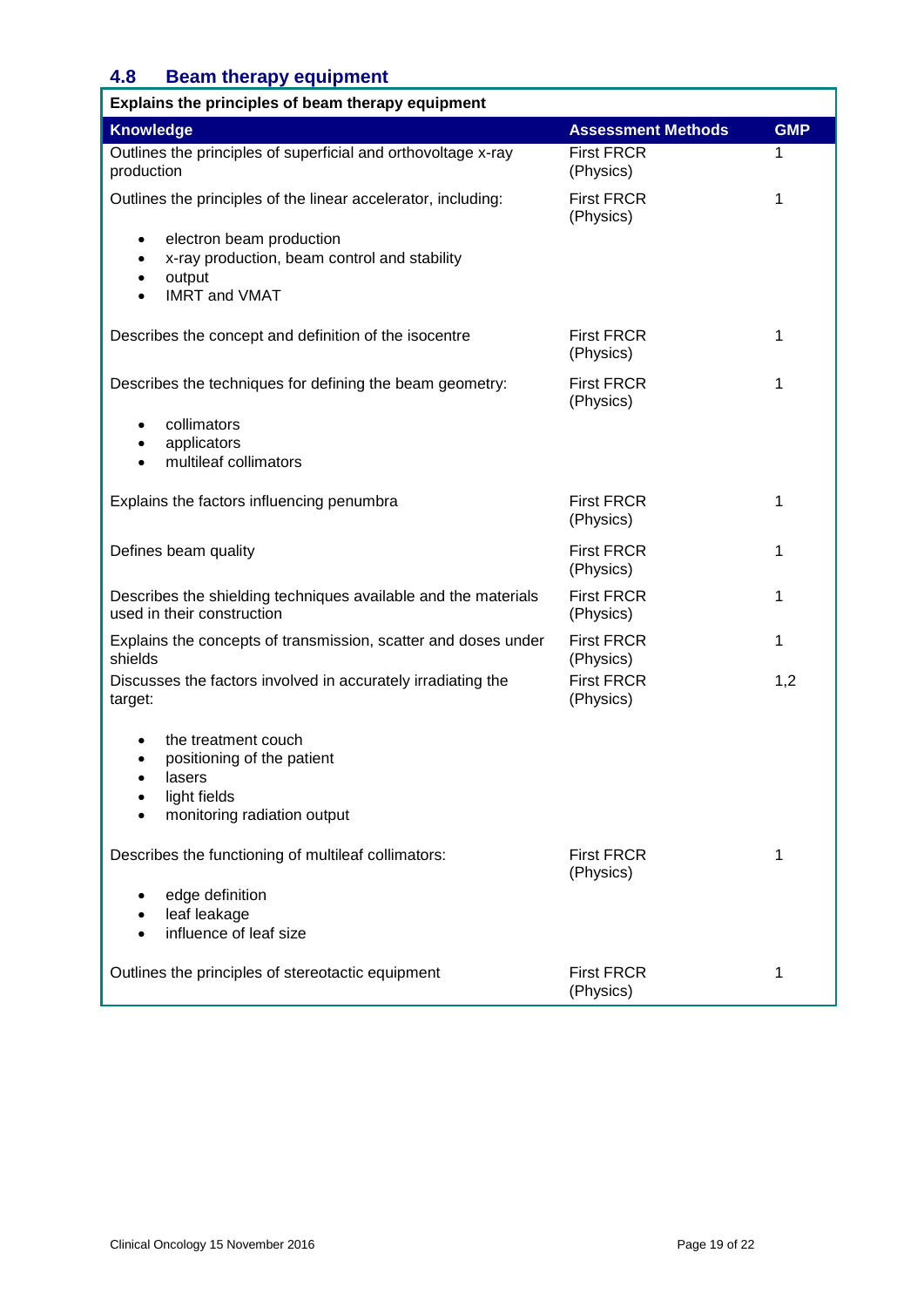# **4.9 Quality assurance in radiotherapy**

| Describes quality assurance in radiotherapy                                                                                                                                                                                               |                                |            |
|-------------------------------------------------------------------------------------------------------------------------------------------------------------------------------------------------------------------------------------------|--------------------------------|------------|
| <b>Knowledge</b>                                                                                                                                                                                                                          | <b>Assessment Methods</b>      | <b>GMP</b> |
| Defines quality assurance and quality control in radiotherapy                                                                                                                                                                             | <b>First FRCR</b><br>(Physics) | 1,2        |
| Describes the processes that are undertaken to ensure that the<br>prescription is correctly implemented:                                                                                                                                  | <b>First FRCR</b><br>(Physics) | 1,2        |
| The role of computer verification<br>Manual checking<br>$\bullet$<br>Monitoring accuracy of treated volume: off line and on<br>line IGRT<br>Monitoring accuracy of positioning (lasers, light-fields,<br>tolerances)<br>In vivo dosimetry |                                |            |
| Outlines monitoring to assure accuracy of;<br>Radiation output:<br>٠<br>Symmetry and<br><b>Field flatness</b><br>Beam energy<br>Field size                                                                                                | <b>First FRCR</b><br>(Physics) | 1,2        |
| Describes the rules for reporting near misses and errors<br>including the legal requirements                                                                                                                                              | <b>First FRCR</b><br>(Physics) | 1,2        |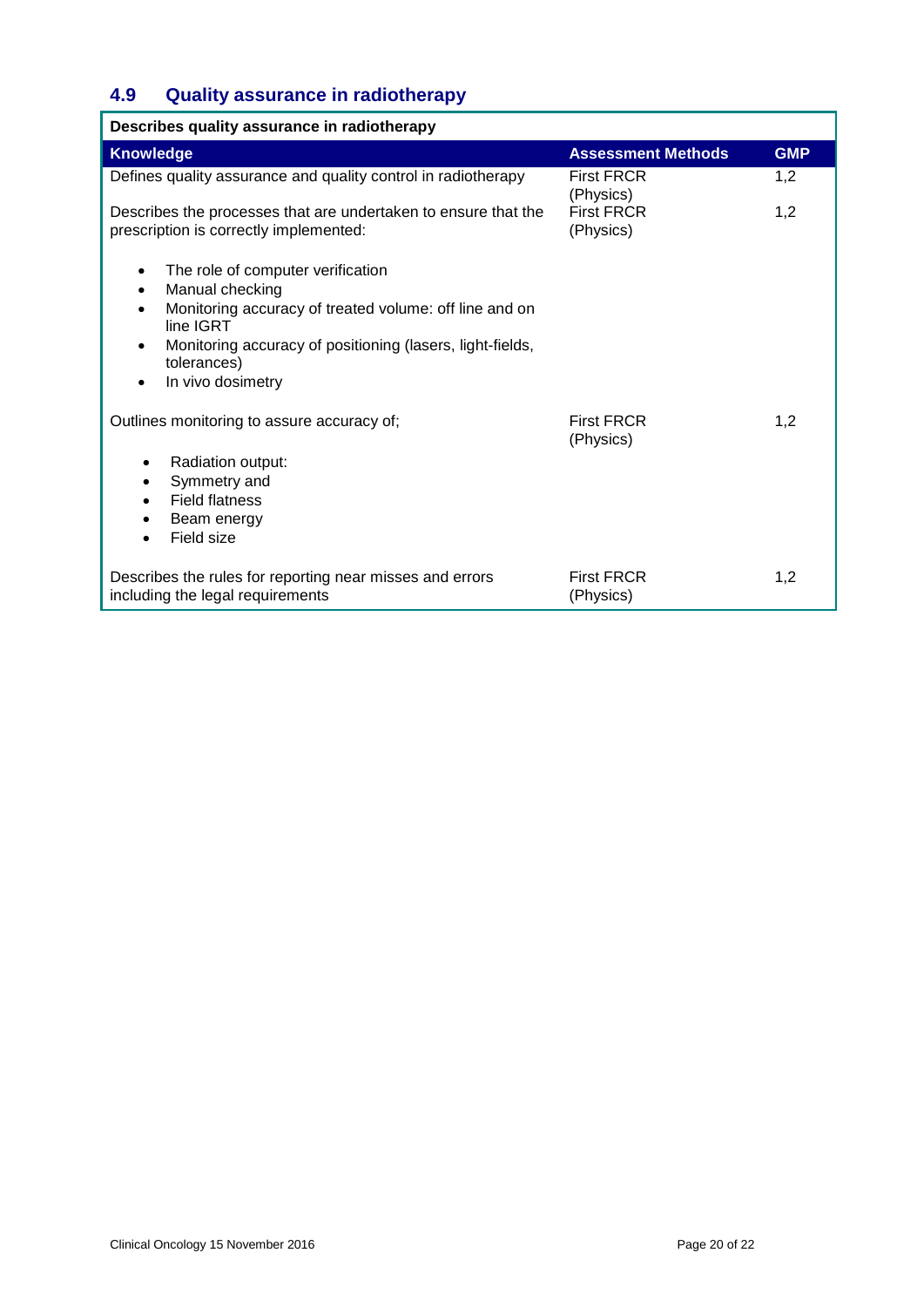# **4.10 Radioactive sources in therapy**

| Describes the use of radioactive sources in therapy                                                                                                                                                                                                                                                                                                                                                                                                                                                                                                                                                                                                                                                                                                                                                                                               |                                |            |
|---------------------------------------------------------------------------------------------------------------------------------------------------------------------------------------------------------------------------------------------------------------------------------------------------------------------------------------------------------------------------------------------------------------------------------------------------------------------------------------------------------------------------------------------------------------------------------------------------------------------------------------------------------------------------------------------------------------------------------------------------------------------------------------------------------------------------------------------------|--------------------------------|------------|
| <b>Knowledge</b>                                                                                                                                                                                                                                                                                                                                                                                                                                                                                                                                                                                                                                                                                                                                                                                                                                  | <b>Assessment Methods</b>      | <b>GMP</b> |
| Describes the basic principles of radioactivity including:                                                                                                                                                                                                                                                                                                                                                                                                                                                                                                                                                                                                                                                                                                                                                                                        | <b>First FRCR</b><br>(Physics) | 1,2        |
| types and characteristics of radiation and radioactive<br>decay<br>isotopes<br>definitions and units of activity and half-life including<br>$\bullet$<br>physiological and biological half life<br>sealed and unsealed sources<br>$\bullet$<br>specific forms of sealed and unsealed sources including<br><sup>192</sup> Ir, <sup>131</sup> I, <sup>125</sup> I, <sup>89</sup> Sr, <sup>90</sup> Sr, <sup>60</sup> Co, <sup>223</sup> Ra, <sup>90</sup> Y<br>inverse square law<br>٠<br>specifications of source strength, air KERMA rate<br>$\bullet$<br>dose distributions around sealed sources<br>hazards with sealed and unsealed sources<br>$\bullet$<br>control and testing of sealed sources<br>$\bullet$<br>methods of source handling<br>$\bullet$<br>safety devices available<br>$\bullet$<br>methods of measurement in air KERMA rate |                                |            |
| Compares and contrasts use of teletherapy and brachytherapy                                                                                                                                                                                                                                                                                                                                                                                                                                                                                                                                                                                                                                                                                                                                                                                       | <b>First FRCR</b><br>(Physics) | 1,2        |
| Explains the principles of afterloading                                                                                                                                                                                                                                                                                                                                                                                                                                                                                                                                                                                                                                                                                                                                                                                                           | <b>First FRCR</b><br>(Physics) | 1,2        |
| Explains principles of brachytherapy treatment planning                                                                                                                                                                                                                                                                                                                                                                                                                                                                                                                                                                                                                                                                                                                                                                                           | <b>First FRCR</b><br>(Physics) | 1          |